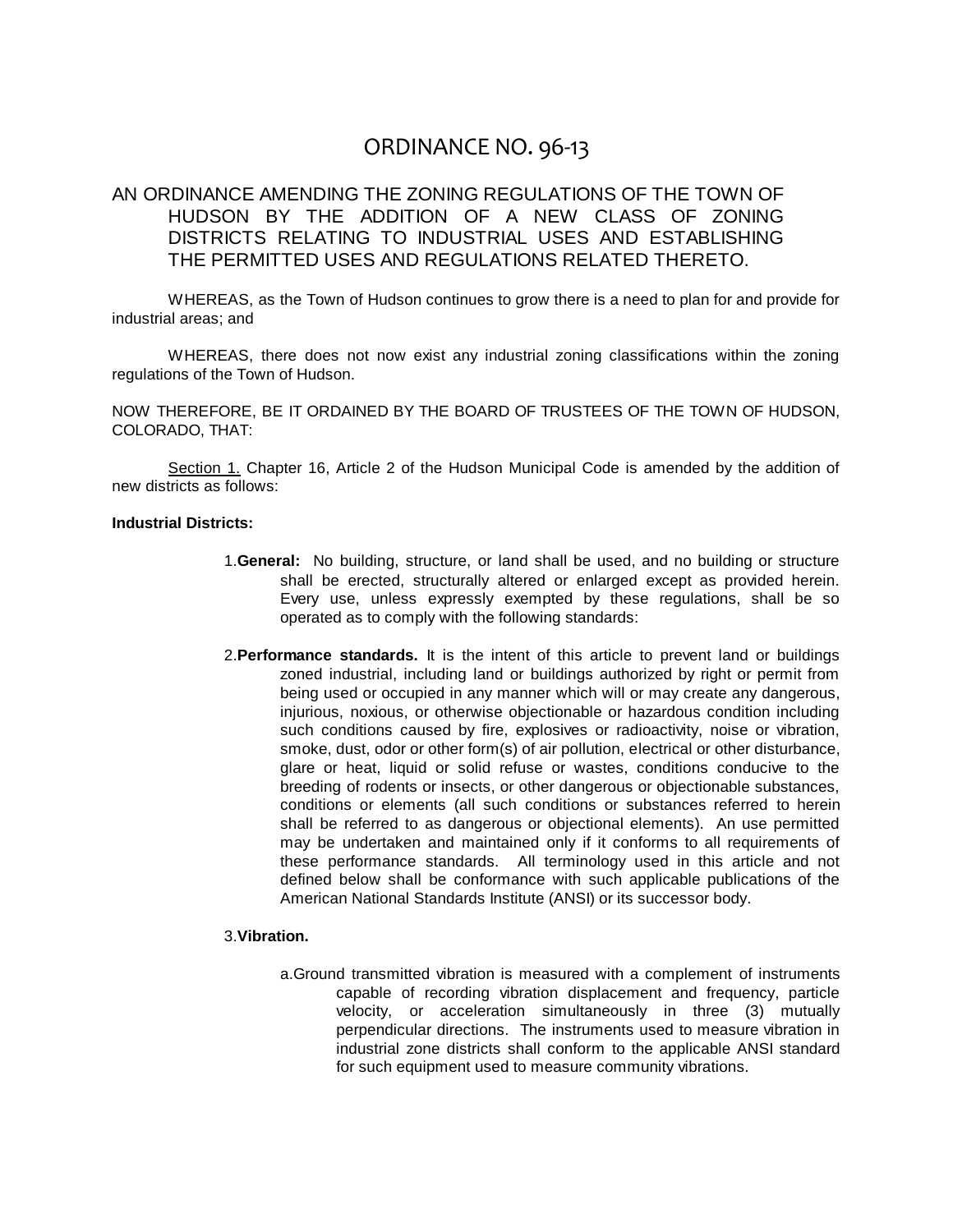b.Maximum permitted vibration levels. The table below designates the maximum peak particle velocities that apply on or beyond adjacent lot lines within all industrial zones, and on or beyond appropriate use boundaries. Vibration shall not exceed the maximum permitted particle velocities in the table below. When a vibration source can be identified and its effects are on more than one (1) land use category, the limits of the most restrictive use shall apply at the boundaries between different land use categories. Readings may be made at points of maximum vibration intensity.

| <b>ZONING</b>         | <b>STEADY STATE</b> | <b>PACT</b>      |
|-----------------------|---------------------|------------------|
|                       | <b>VIBRATION</b>    | <b>VIBRATION</b> |
| Residential           | 0.02                | 0.04             |
| Commercial            | 0.05                | 0.10             |
| Light Industrial 0.10 |                     | 0.20             |
| Industrial            | 0.15                | 0.30             |

- c.The maximum particle velocity shall be the maximum vector sum of three (3) mutually perpendicular components recorded simultaneously. Particle velocity shall be measured in inches multiplied by the frequency in cycles per second. For purposes of these standards steady-state vibrations are vibrations which are continuous, or vibrations in discrete impulses more frequent than sixty (60) per minute, shall be considered impact vibrations. Between the hours of 9:00 p.m. and 7:00 a.m. all the permissible vibration levels indicated in the previous table for residential district boundaries shall be reduced to one-half (1/2) the indicated levels.
- 4.**Noise.** All noise shall be attenuated so as not to be objectionable due to intermittence, beat frequency or shrillness.
- 5.**Air pollution.** Activities in all industrial districts shall conform with applicable federal and state air pollution standards. Emission of pollutants into the atmosphere must comply with acceptable limits as prescribed in the Federal Clean Air Act, as amended, which is enforced by the United States Environmental Protection Agency. Emission of air pollutants must also comply with the State of Colorado Air Pollution Control Act of 1970, and any amendments henceforth.
- 6.**Odors.** Any condition or operation which results in the creation of odors of such intensity and character either on or off property as to be detrimental to the health and welfare of the public or which interferes unreasonably with the comfort of the public shall be removed, stopped, or so modified as to remove the odor. Odorous emissions shall comply with those regulations of the Colorado Air Pollution Control Act of 1970 as stipulated in Regulation No. 2 (Odor Control Regulations) of the Act and any future amendments thereto.
- 7.**Electromagnetic radiation.** The following standards shall apply:
	- a.General. It shall be unlawful to operate, or cause to be operated, any planned or intentional source of electromagnetic radiation for such purposes as communications, experimentation, entertainment, broadcasting,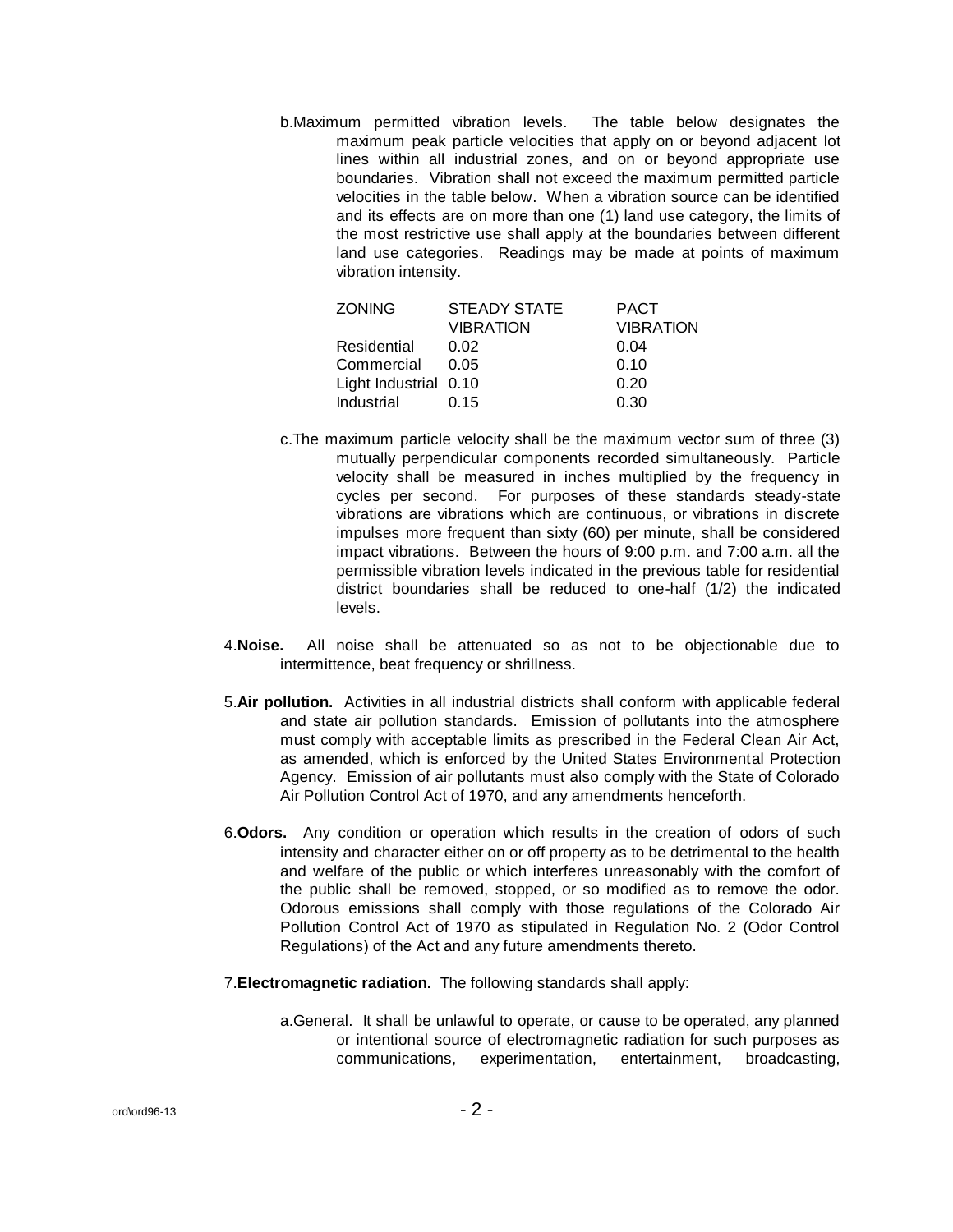heating, navigation, therapy, vehicle velocity measurement, weather survey, aircraft detection, topographical survey, personal pleasure, or any other use directly or indirectly associated with these purposes which does not comply with the then current regulations of the federal communications commission regarding such sources of electromagnetic radiation. Recognizing the special nature, or many of the operations which will be conducted because of the research and educational activities, it shall be unlawful for any person, firm, or corporation to operate or cause to be operated, to maintain or cause to be maintained any planned or intentional sources of electromagnetic energy, the radiated power from which exceeds one thousand (1,000) watts, without expressed approval.

#### 8.**Fire and explosion.**

- a.All activities and all storage of flammable materials within industrial zone districts shall be provided with adequate safety and fire fighting devices in accordance with the Uniform Fire Code as adopted by the town.
- b.Containers for the aboveground storage of flammable or combustible liquids of amounts not exceeding then thousand (10,000) gallons capacity per container and forty thousand (40,000) gallons per single property parcel are allowed in all industrial zone districts. Containers for the aboveground storage of flammable gases of amounts not exceeding two thousand (2,000) gallons capacity per single property are allowed in all industrial zone districts. There shall be a minimum of a fifty-foot setback between containers and any structure or property line. All containers shall be as specified in the Uniform Fire Code as adopted by the town.
- c.There shall be no refueling of motorized vehicles from tank vehicles except as authorized by the Uniform Fire Code as adopted by the town.
- 9.**Radioactive materials.** The handling of radioactive materials, the discharge of such materials into air and water, and the disposal of radioactive wastes, shall be in conformance with all applicable regulations of the U.S. Department of Energy as amended; and all applicable regulations of the State of Colorado.
- 10.**Glare and heat.** No direct or sky-reflected glare, whether from floodlights or from high temperature processes such as combustion or welding or otherwise, so as to be visible at the lot line shall be permitted. These regulations shall not apply to signs or flood-lighting or parking areas otherwise permitted by this Code. There shall be no emission or transmission of heat or heated air so as to be discernible at the lot line.
- 11.**Nonradioactive liquid or solid wastes.** There shall be no discharge at any point into any public or private sewage disposal system or stream, or into the ground, of any liquid or solid materials except in accordance with the regulations of the Weld County Health Department and the Town of Hudson.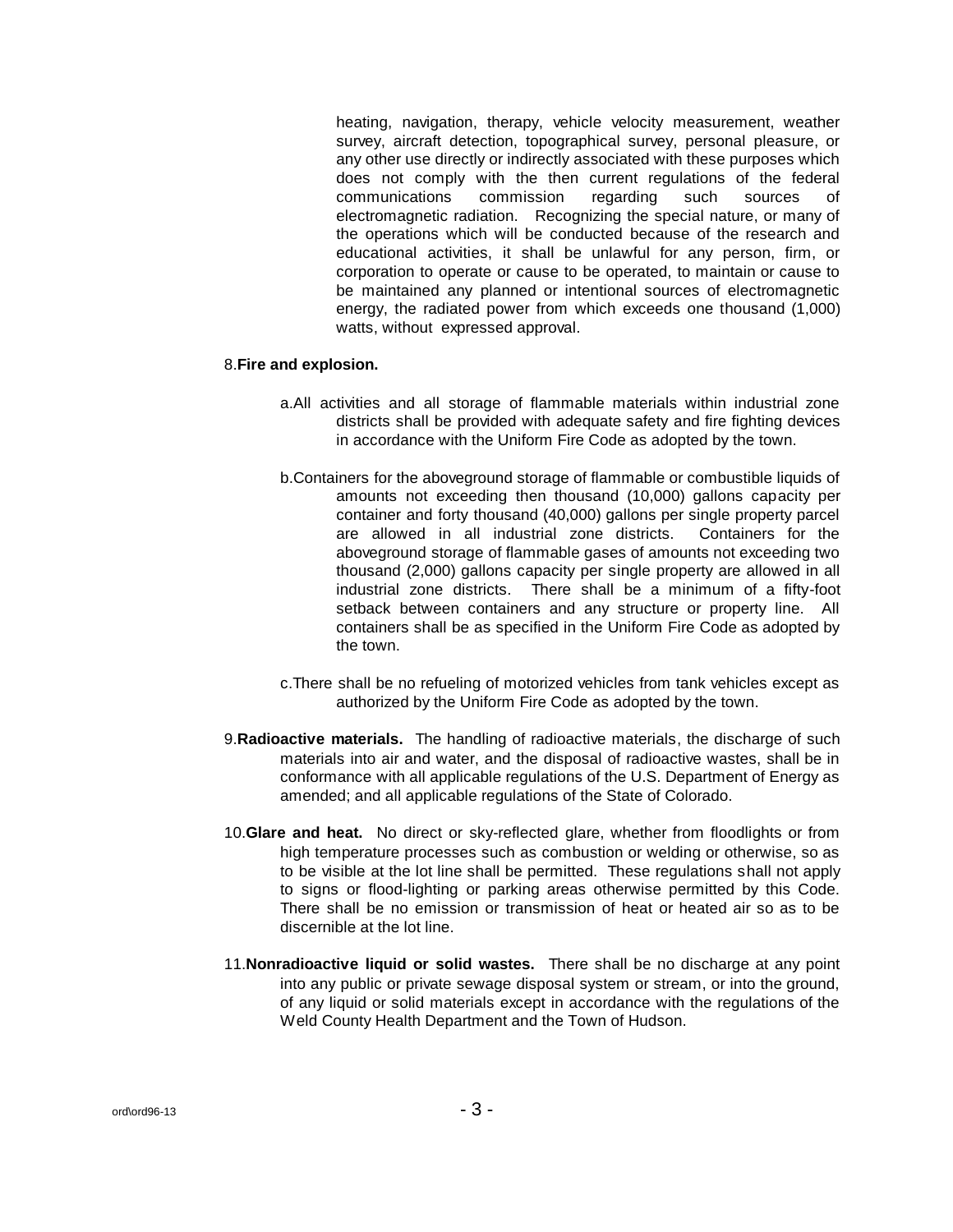- 12.**Deposit of materials or wastes.** No materials or wastes shall be deposited upon an industrially zoned lot by such a manner or form that they may be transferred off the industrially zoned lot by natural causes or forces.
- 13.**All materials or wastes** which might cause fumes or dust which, as determined by the fire marshal, constitutes a fire hazard or which may be edible by or otherwise be attractive to rodents or insects shall be stored indoors only, in enclosed containers.
- 14.**All vehicle docking**, loading, and unloading activities within industrial zoned districts shall be conducted entirely within the boundaries of the site where the business for which such docking, loading, and unloading activities are being conducted. Vehicles parked for the purpose of loading/unloading shall not extend beyond the boundaries of the subject site onto the public right-of-way.
- 15.**Trash containers** shall be stored behind the front line (or side lines where adjacent to streets) of the primary structure and shall be concealed from view by a solid fence. Other locations may be approved where adherence to these standards is not practical.
- 16.**Buffering adjacent to residentially zoned areas.** Where industrially zoned property abuts residentially zoned property, buffering shall be installed on the industrially zoned property. Said buffering shall consist, at minimum, of screened fencing and landscaping, and where possible, berming shall be installed. Screened fencing shall be constructed of commercial quality materials and shall be minimum of six (6) feet in height but shall not exceed eight (8) feet in height. Landscaping shall consist, at minimum, of trees, the location, species and number of which shall be subject to site plan approval. Buffer areas shall be required in addition to the open space standards of the underlying industrial zone district. All buffer areas shall be a minimum of ten (10) feet in width and where such buffer areas are adjacent to industrial parking or ingress/egress/drive areas, the buffer areas shall be protected by curbing. All buffer areas shall be maintained and kept free of weeds, trash, debris, outside storage or vehicle parking. Where the industrial zone district is separated from the residential zone district by a public right-of-way, or where differences in elevation, or building setbacks or other major restrictions between the two (2) zone districts render such buffering ineffective, the minimum requirements for buffering may be modified, as approved by the town.
	- a.**When required.** Buffering shall be installed and/or implemented on industrially-zoned properties adjacent to residentially zoned properties when:
		- (1)Any development, improvement, construction or use is undertaken on a fully vacant or unused property; or
		- (2)When improvements or additions are made to existing structures where the actual cost of such improvements as calculated by the Uniform Building Code exceeds twenty-five (25) percent of the ad valorem actual, value of existing improvements as such ad valorem value is determined by the Weld County Assessor.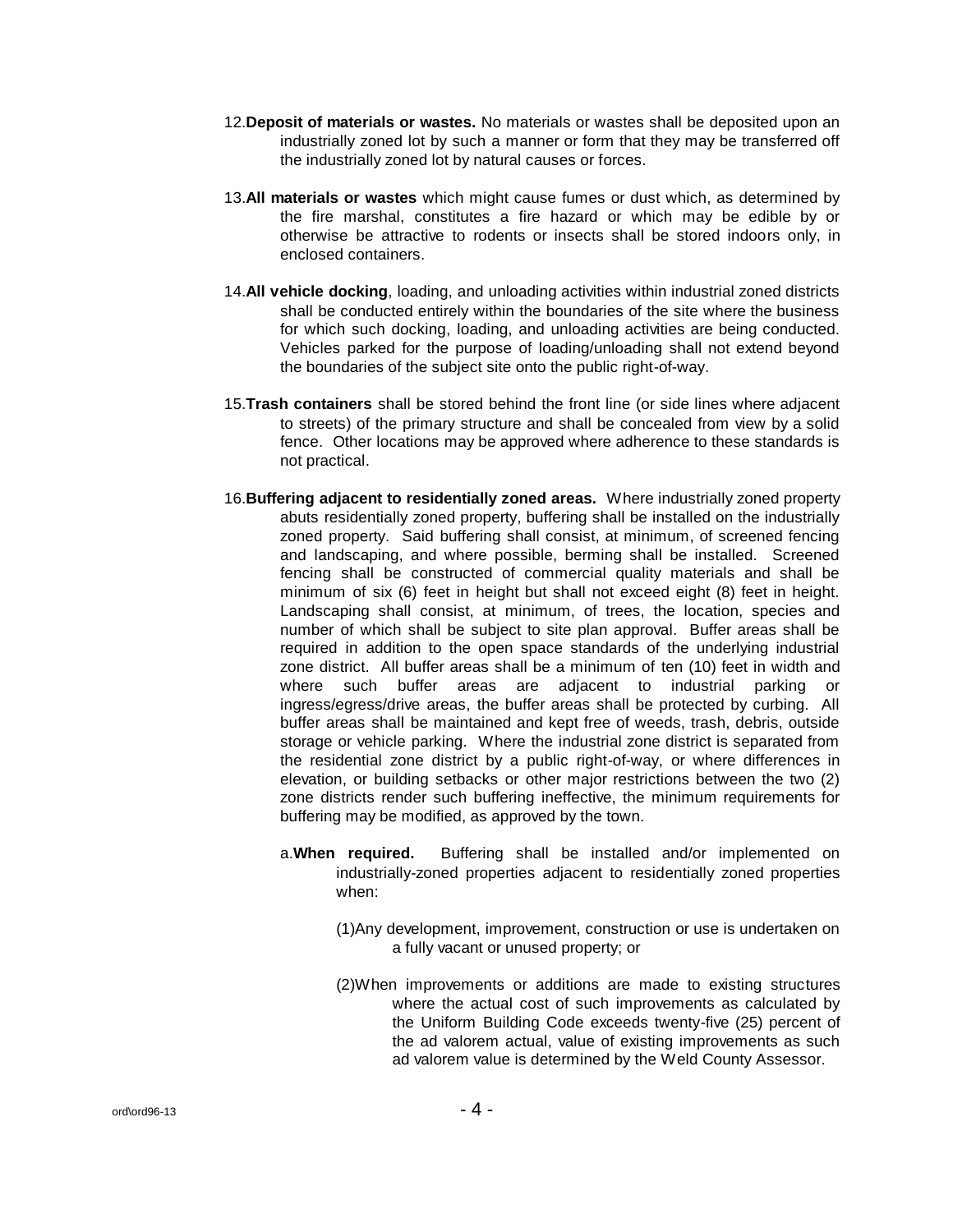#### b.**Buffering preparation and maintenance.**

- (1)Prior to the installation of the required buffering, all proposed buffer areas shall be properly graded to allow for proper site drainage.
- (2)Upon approval of a completed buffer plan, the owner of the property, his successors, heirs and assigns shall be responsible for the proper maintenance of the buffer areas, including continued watering, weeding, fertilizing, pruning, pest control, and replacement of dead or diseased plant materials or fencing materials.
- (3)All replaced plant or fence material shall be of the same or equal type and size as the original material that was installed according to the approved site plan.
- (4)All replacement installations shall be completed no later than the next succeeding planting season.
- 17.**Uses by right in all industrial districts.** The uses by right in all districts shall be as follows:
- a.General offices.
	- b.Medical and dental offices, the sale and preparation of medicines. drugs and pharmaceutical only from a pharmacy.
	- c.Telephone exchange.
	- d.Warehousing and wholesaling establishments, excluding explosives and live animals.
	- e.Laboratory research excluding H-1 and H-2 uses and occupancies as defined by the currently adopted ICBO Uniform Building Code.

f.Schools and industrial or business training.

g.Fire stations, libraries, hospitals or other public facilities.

h.All uses by right in all commercial zone districts.

- 18.**Temporary uses.** Temporary uses shall be as provided for in each of the industrial zone districts.
- 19.**Uses by permit in all industrial districts.** The board of adjustment is authorized to approve or deny the following uses and to set conditions and requirements for the operation of said uses. Any expansion or enlargement of a permitted use shall be treated as a new application, under the provisions hereof. The minimum setbacks shall not be less than the minimum setbacks provided by the industrial district in which the permitted use is located.
- a.Gravel pits.

b.Electrical substations.

c.Commercial radio and television towers.

d.Airports and heliports and structures incidental to their use.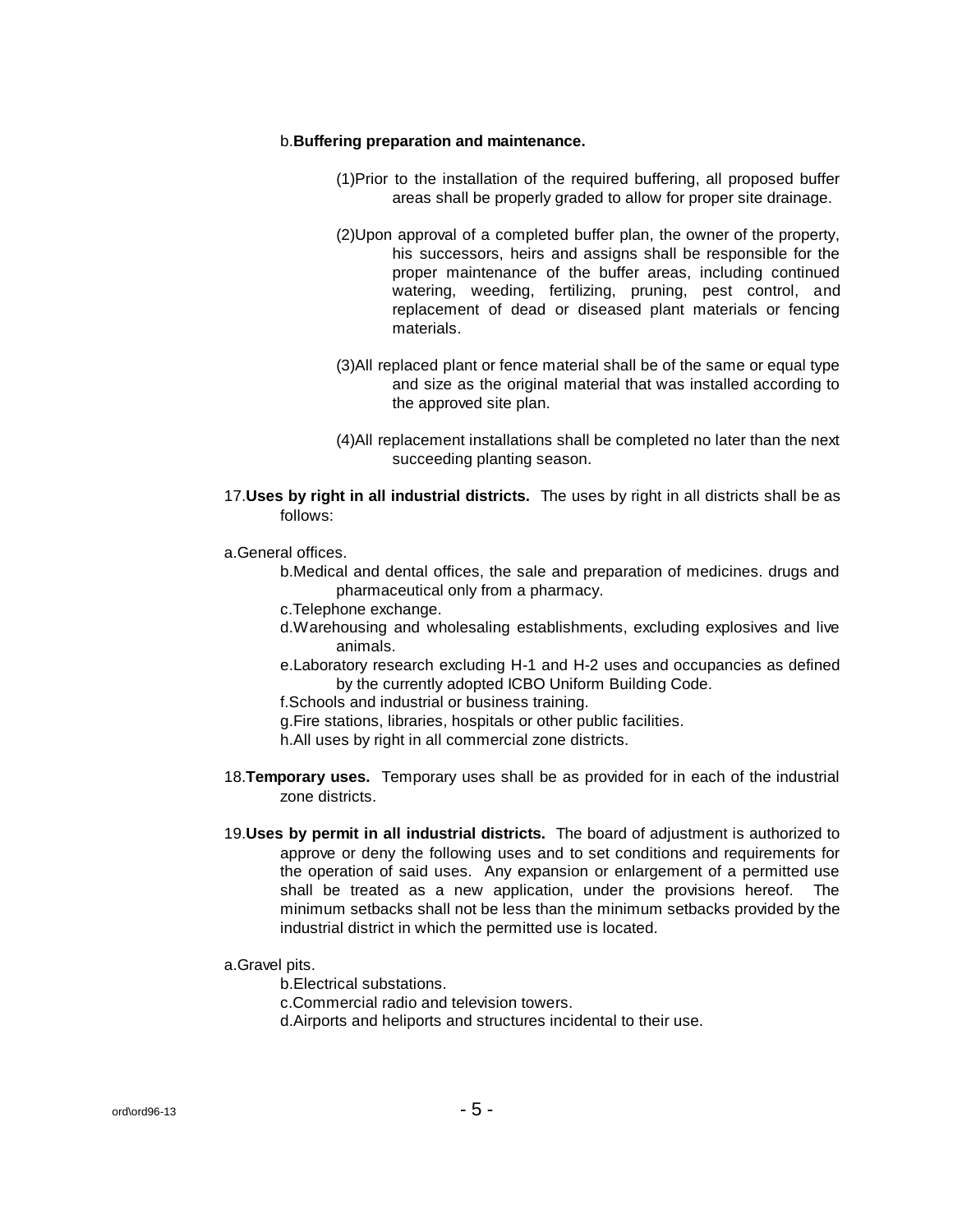- e.Dwellings, provided such dwellings are in conjunction with and supplementary to the principal use, such as caretaker's home, night watchman's home or key maintenance employees.
- f.Kennels or catteries. Kennels or catteries when permitted by the board of adjustment shall meet the following standards:
	- (1)Health and sanitation. All kennels or catteries shall be maintained in a clean and sanitary condition at all times in order to prevent health hazards, odors, and other nuisances. The kennel or cattery shall be operated in accordance with all applicable state laws and regulations.
	- (2)Excreta shall be removed from enclosures, pens, and runs as often as necessary to reduce disease hazards and odors and to prevent its accumulation from constituting a nuisance. Daily removal of excreta at a minimum is required. All premises shall be kept clean in good repair, and all animal and food wastes shall be handled and disposed of in a sanitary manner.

(a)Proper ventilation shall be provided.

(b)Proper heating, cooling and lighting shall be provided.

(c)Adequate nutrition and humane care shall be provided.

(d)Chemical and scientific controls shall be provided.

- (e)Lavatory and washroom facilities sufficient for use by all kennel caretakers and employees shall be provided.
- (f)Adequate drainage shall be constructed to protect adjacent bodies of water from pollution.
- (g)The premises shall be maintained so as to meet Tri-County District Health Department standards and not constitute a nuisance.

(3)Structures, space requirements and setbacks.

- (a)All structures, enclosures and fences shall be structurally sound and maintained in good repair.
- (b)A shelter shall be provided for shade and protection from the elements. The shelter shall be of sufficient height and width to permit each animal or animals to stand up and turn around when fully grown. If cages are used, they shall be of sufficient height and width to permit each animal or animals to stand up and turn around when fully grown as determined by the town, but approximately of the following dimensions:
	- i)Small breads and cats 21" wide, 29" deep and 24" high.

ii)Medium breeds - 29" wide, 32" deep and 33" high. iii)Large breeds - 29" wide, 45" deep and 33" high.

iv) All places where the animals are kept including structures, pens and runs shall be located a minimum distance of one hundred (100) feet or a distance equal to one and one-half times the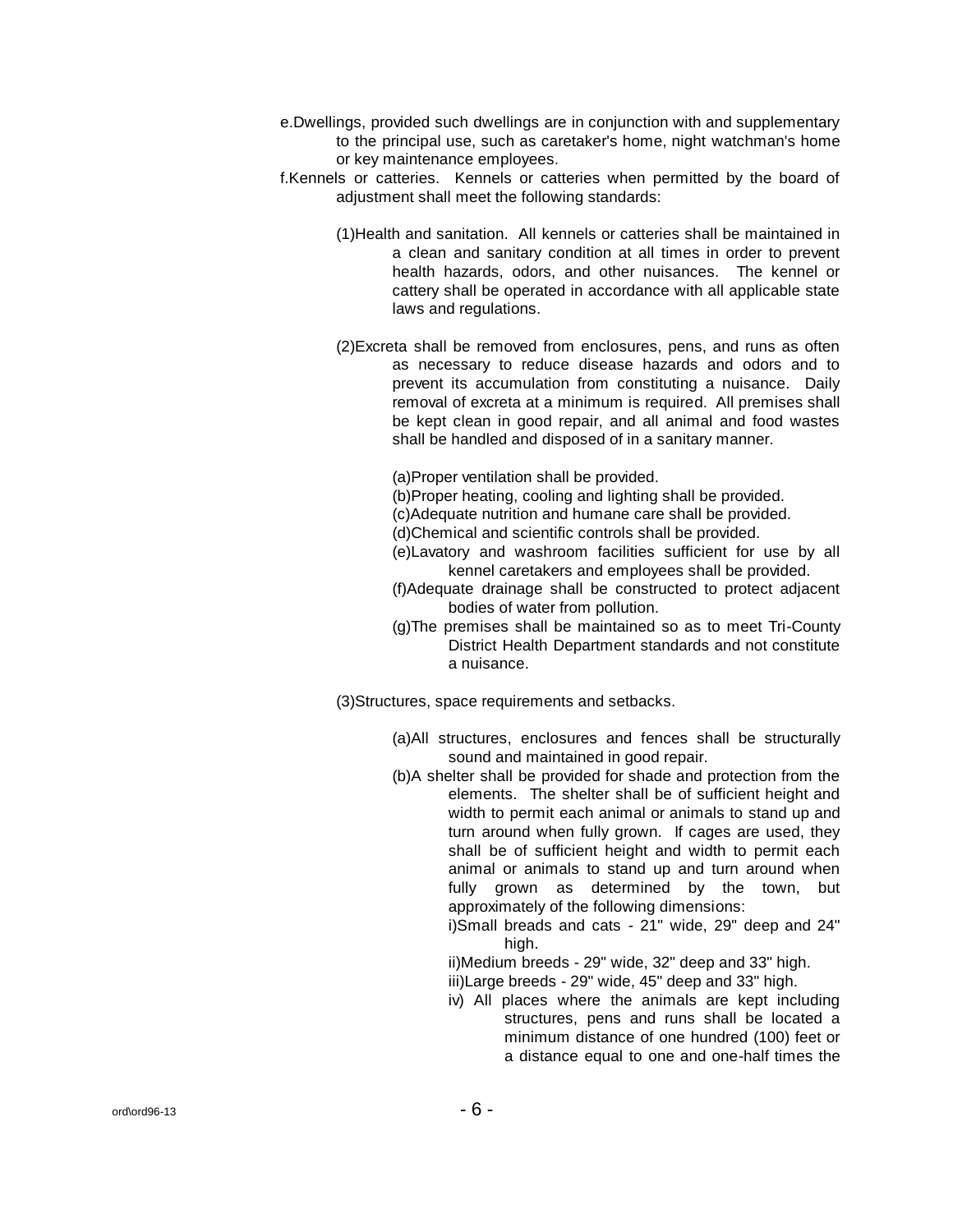width of the lot or parcel of land occupied by the shelter, whichever is the lesser of the two distances from any residence or primary structure located on parcels of land adjoining or contiguous to the parcel on which the animals are kept. New construction on adjoining or contiguous parcels of land will not affect existing structures, pens, runs and other places where animals are kept.

- (4)Traffic, noise and enclosures. All ingress and egress facilities shall be developed and arranged such that traffic noise, glare from lights, and traffic hazards are minimized. All ingress and egress shall be routed onto major traffic arterials and traffic shall be diverted from residential areas. Fencing and landscaping should be used to minimize noise, glare and other nuisances. Adequate provision shall also be made to prevent dust.
- (5)The premises or portion of the premises upon which a commercial kennel or cattery is located shall be enclosed with a fence constructed to a height and of materials sufficient to be reasonably certain of confining the animals placed therein, or the animals shall be restrained by other means consistent with the size, weight and abilities of the animals restrained to be reasonably certain to prevent them from being able to escape and run at large. Animals running at large will be prevented.
- (6)Structures and fences will be constructed of such materials and quality to minimize the possibility of animals creating a nuisance by barking, caterwauling or otherwise creating noise loud enough to disturb neighbors. Noise nuisances shall be prevented.
- (7)Applications for a permit shall include at a minimum the following information
- (8)Plot plan showing the location of all buildings, proposed buildings, ingress and egress, kennels, pens, runs, parking area, other structural features and landscaping.
- (9)Description of proposed operation, particularly mentioning the proposed number and type of dogs and/or cats to be boarded and/or bred, and in sufficient detail to indicate effects of the operation in producing air and water pollution, odor, noise, glare, fire or other safety hazards and traffic congestion.
- 20.**Office/Warehouse District (I-O) Intent.** The I-O, office/warehouse district, is comprised of areas where the uses are commercial, office, or warehouse in nature. All uses conducted in this district shall be contained within the structure(s) and no outdoor storage, sale or display shall be allowed, except as a temporary use as provided in section c., below.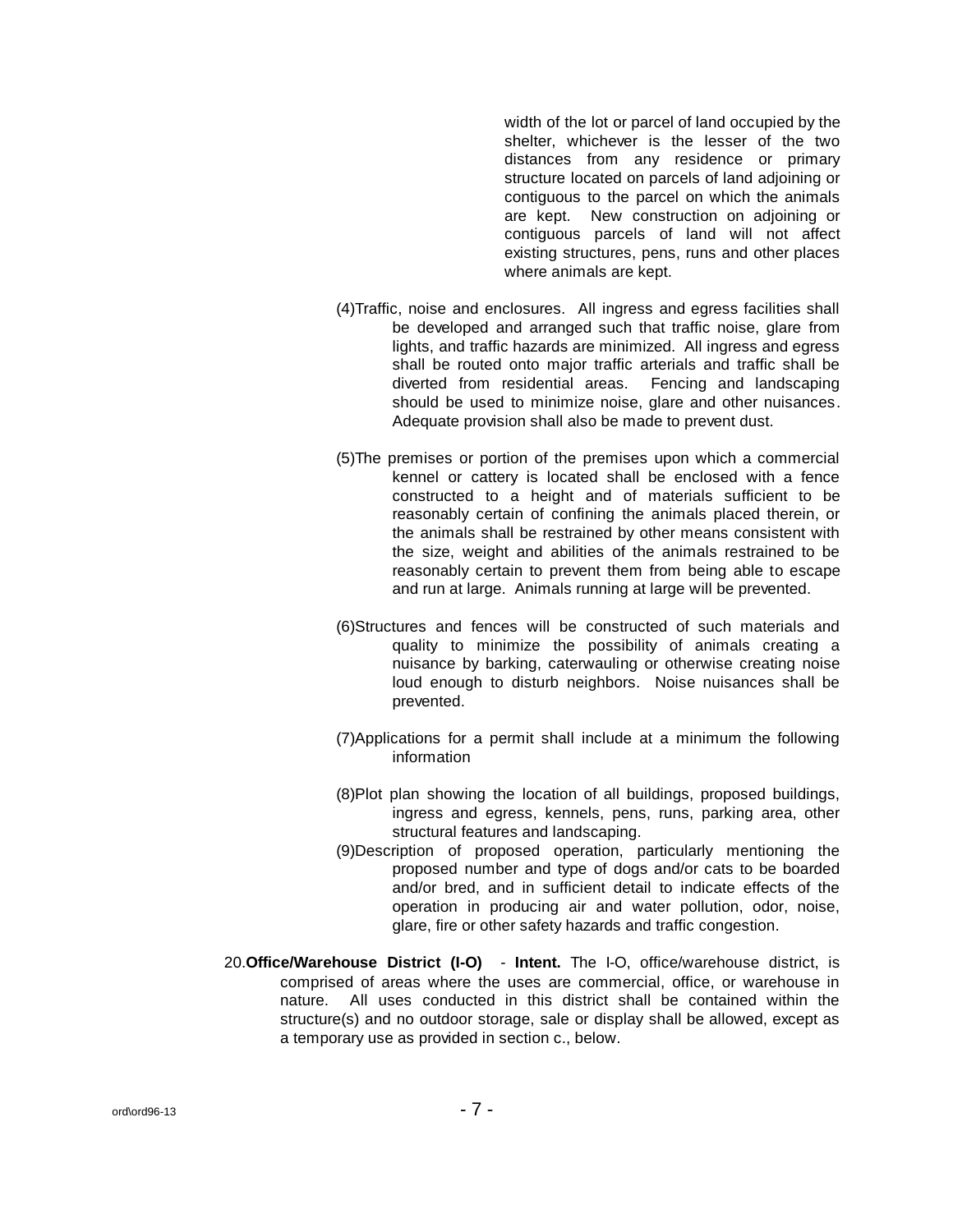a.**Uses by right.** - Uses by right shall be as follows:

(1)General offices.

(2)Hotels.

(3)Laboratories.

(4)Repair of small appliances and good manufactured in this district.

(5)Restaurants.

(6)Schools for industrial or business training.

(7)Manufacturing, assembly and/or production of small components and parts such as: Computers, electronics, instruments, optics or watches.

- (8)All uses by right in all commercial zone districts.
- (9)The above listed uses are by way of example and not by way of limitation.

b.**Exclusions.** - Exclusions shall be as follows:

(1)Those uses excluded in the I-1, industrial park district.

(2)Outdoor garage , sale or display of any commodity, material, vehicle or product.

- (3)Transportation terminals.
- (4)The above listed uses are by way of example and not by way of limitation.

c.**Temporary uses**. - Temporary uses shall be as follows:

(1)Mobile office structures. (2)Bazaars. (3)Auctions.

d.**Uses by permit.** - Uses by permit shall be as follows:

(1)Buildings over one hundred twenty-five (125) feet in height.

(2)Dwellings, provide such dwellings are in conjunction with and supplementary to the principal uses, such as caretaker's apartment or home, night watchman's quarters, or key maintenance employee's apartment or home.

e.**Accessory uses.** - None

f.**Lot requirements.** - None

g.**Floor area.** - No minimum requirement

h.**Building location.** Building location shall be regulated as follows:

(1)Front setback, minimum. - Fifty (50) feet (2)Side setback, minimum. - Thirty (30) feet. (3)Rear setback. - None

i.**Open space.** - Fifteen (15) percent of gross lot area.

j.**Parking.** - Same as in I-1 zone district. No parking within thirty (30) feet of any public street.

21.**Industrial One District (I-1)**. - **Intent.** The purpose of the I-1 District is comprised of areas which are primarily developed for non-offensive types of industrial activity.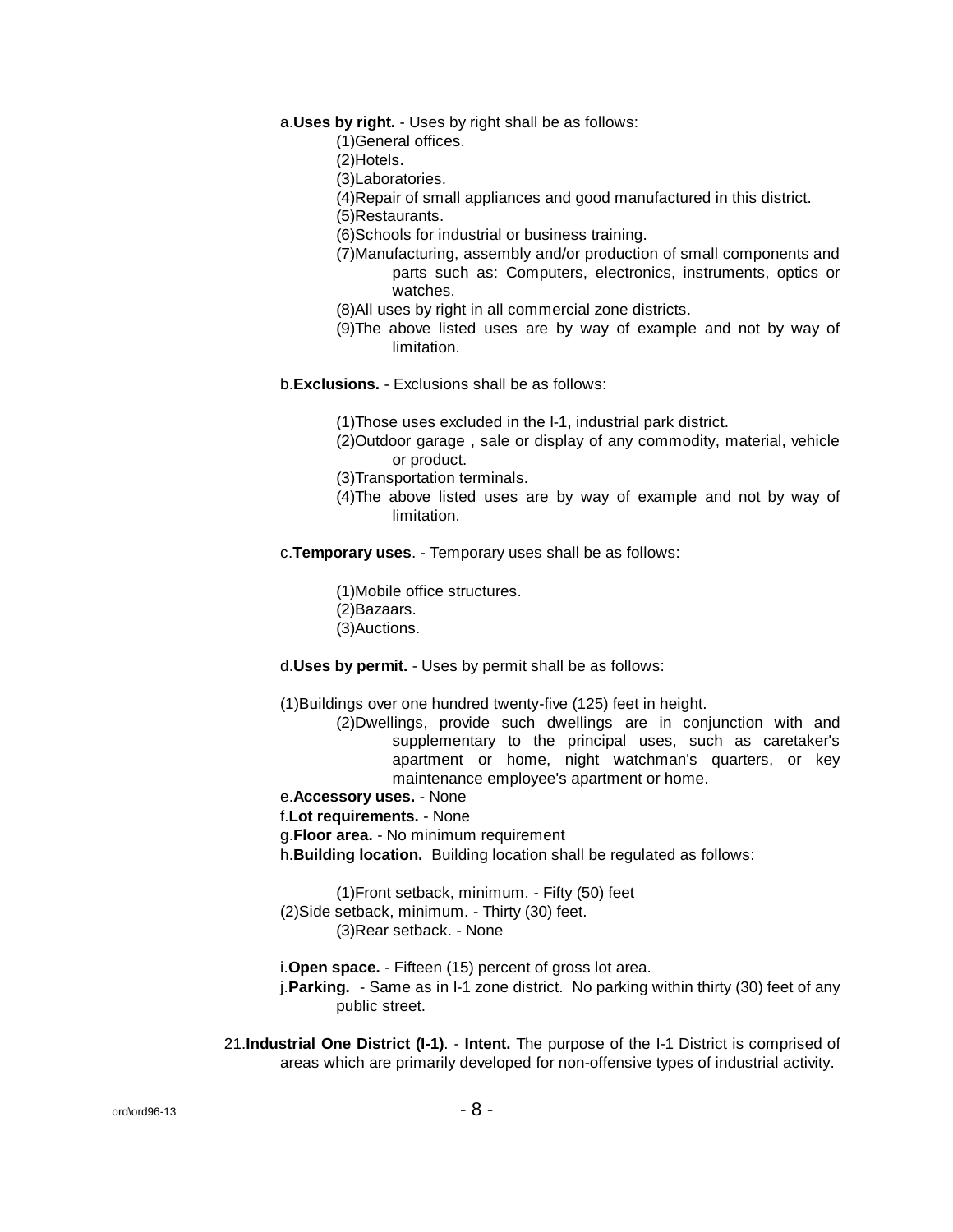a.**Uses by Right.** The following uses are allowed by right in the I-1 District:

(1)General offices.

- (2)Medical and dental offices.
- (3)Warehousing and wholesaling establishments, excluding explosives.
- (4)The manufacture, assemble and/or production of components and partsfor;
	- (a)Electronics.
	- (b)Instruments.
	- (c)Optics.
	- (d)Watches
- (5)The assembly of components and parts for computers.
- (6)Machinery sales, excluding truck trailers and heavy equipment.
- (7)Testing laboratories except as limited by exclusions.
- (8)Schools for industrial or business training.
- (9)Automobile sales and service.

(10)Greenhouses

- (11)The repair, rental and service of any commodity, except heavy equipment, trucks or trailers.
- (12)Flea markets, indoor and outdoor.
- (13)Transportation terminals for freight or passengers (need not be enclosed).
- (14)The above-listed uses are by way of example and not by way of limitation.
- b.**Exclusions.** The basic production, manufacturing or basic processing, shipping, handling or storing any of the following products or materials and the following specifically identified uses are excluded in I-1 districts:

(1)Animal by-products.

- (2)Cement.
- (3)Charcoal.
- (4)Coal and coke.
- (5)Concrete.
- (6)Explosives.
- (7)Fertilizer (chemical or organic).
- (8)Fiberglass.
- (9)Fungicides.
- (10)Glue and sizing.
- (11)Gypsum.
- (12)Herbicides.
- (13)Insecticides.
- (14)Junk yards, scrape yards, salvage yards.
- (15)Extraction or smelting of metals.
- (16)Milling or smelting of ores.
- (17)Outdoor storage, unless specifically permitted as a conditional use under the provisions of section 21-e., of this article.
- (18)Paints and like products.
- (19)Paper pulp and cellulose.
- (20)Petroleum and petroleum products.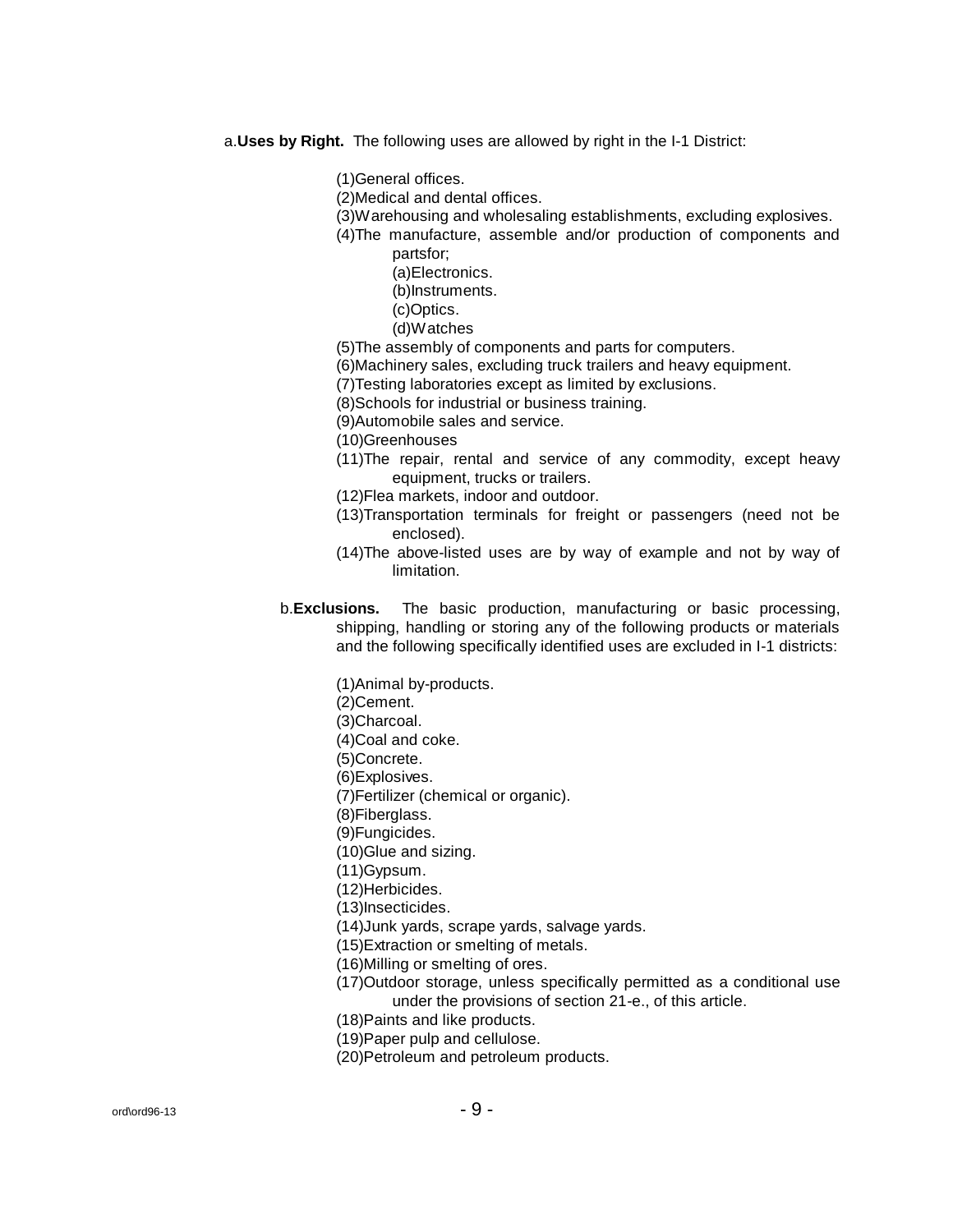(21)Plastics other than extrusion.

(22)Preserving by crusading and other pressure impregnation of wood.

(23)Rubber including reclaiming, or tire recapping.

(24)Sawmill or planing mill.

- (25)Slaughterhouse, packinghouse.
- (26)Stockyards and feedlots.
- (27)Sugars and starches.

(28)Tannery.

(29)Truck repair, where the repair is a primary use of the property in such zone district or building located on such property.

(30)Turpentine.

- (31)The manufacturing, processing, use, sale or long-term storage of any highly flammable, corrosive, or explosive liquids, solids or gases or highly toxic substances. In interpreting this restriction, the Uniform Building Code (UBC) and Uniform Fire Code (UFC) shall be consulted. If, upon such consultation of said codes, the intensity of use or the duration of storage exceeds the occupancy standards as set forth in the UBC and/or UFC, the use shall be excluded.
- (32)Above ground storage of flammable or combustible liquids or gases as provided in section 8.
- (33)Transportation terminals where the vehicles are used to carry flammable, explosive, hazardous or highly toxic materials.
- (34)The parking and/or storage of any toxic or hazardous materials as defined by currently adopted Uniform Fire Code.
- (35)The above-listed exclusions are by way of example and not by way of limitation.
- c.**Temporary uses.** Temporary uses shall be as follows:
	- (1)Any temporary use allowed in commercial districts subject to the same requirements.
	- (2)Any temporary use allowed in the agricultural districts subject to the same requirements.
	- (3)Mobile office structure.
	- (4)Auctions.
	- (5)Bazaars.

d.**Uses by permit.** Uses by permit shall be as follows:

(1)Buildings over fifty (50) feet in height.

- (2)Dwellings, provided such dwellings are in conjunction with and supplementary to the principal use, such as caretaker's home, night watchman's home or key maintenance employees.
- (3)Extrusion of plastics.
- e.**Conditional uses.** Conditional uses shall be as follows:
	- (1)Conditional use. Outdoor storage may be permitted as a conditional use in the I-1 industrial park zone district, upon a showing that such use in a specific location will comply with all conditions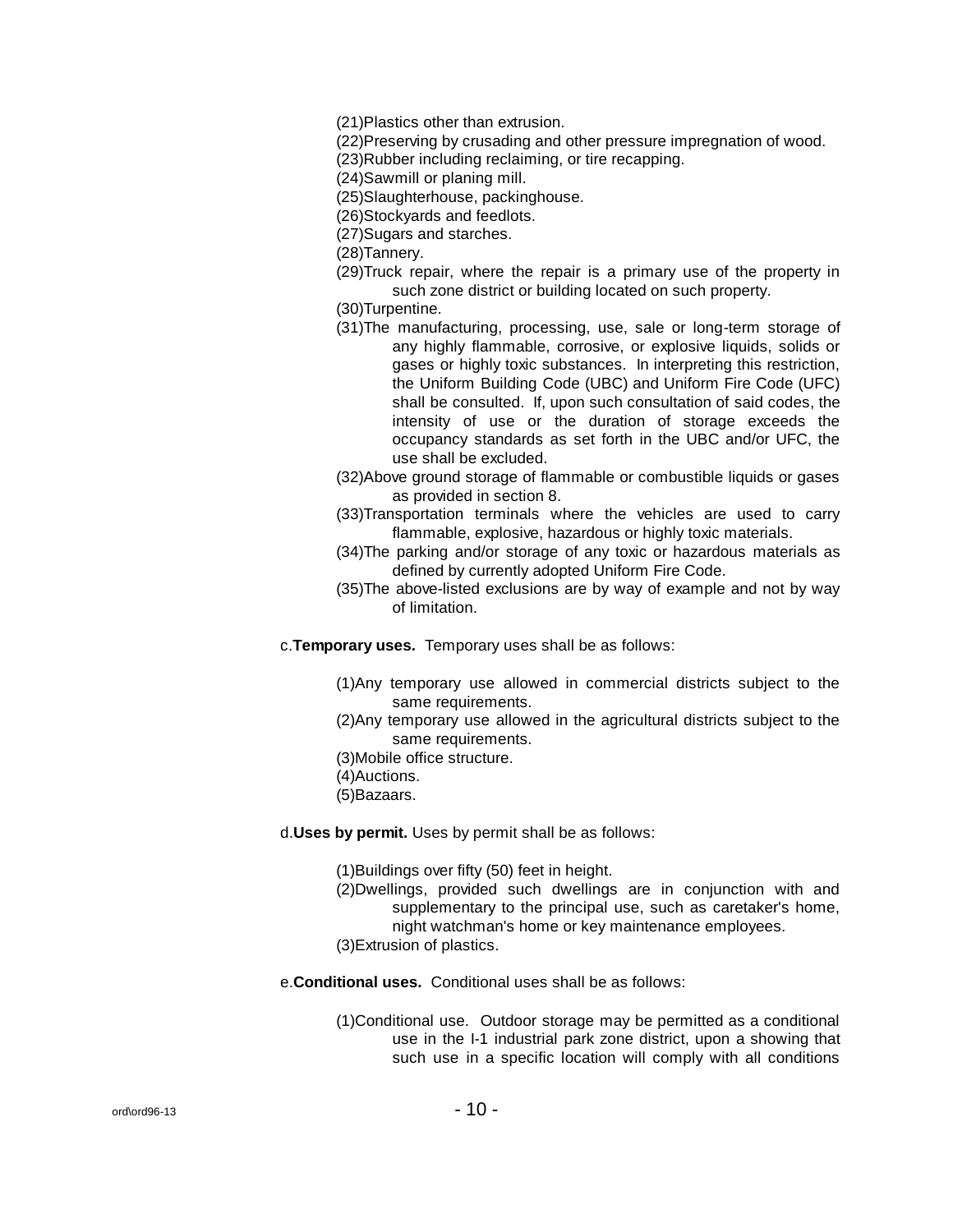and standards for the location or operation of such use as specified in this section and authorized at a public hearing by the town board after review and recommendation, at a public hearing, by the planning commission.

- (2)Conditional use criteria. No application for outdoor storage as a conditional use in the I-1 zone district shall be approved unless the town board specifically finds that outdoor storage is appropriate in the location for which it is proposed. This finding shall be based on the following criteria:
- (3)Outdoor storage at the proposed location shall not result in a substantial or undue adverse effect on adjacent property, the character of the neighborhood, traffic conditions, parking, public improvements, public sites or rights-of-way, or other matters affecting the public health, safety or general welfare, either as they presently exist or as they may in the future be developed as a result of the implementation of provisions and policies of the comprehensive plan, this chapter, or any other plan, program, map, or ordinance adopted by the Town of Hudson or another governmental agency having jurisdiction to guide the growth and development of this city.
- (4)The characteristics of the site are suitable for outdoor storage as a conditional use considering the size, shape, location, topography, existence of improvements and natural features.
- (5)Sufficient landscaping and screening will be utilized to insure harmony with adjacent uses and public rights-of-way. Where adjacent uses consist of residential, commercial, public zones or uses or are otherwise incompatible, more extensive landscaping and/or berms may serve as buffers at the discretion of the town board. In any event, all outdoor storage shall meet the minimum screening, fencing and landscaping requirements set forth in this section.
- (6)No parking or outdoor storage for a continuous period of twelve (12) hours or longer of vehicles greater than one and one-half (1 1/2) tons in gross vehicle weight shall be allowed in the front setback of principal buildings.
- (7)No outdoor storage shall occur on a lot that does not contain a building, unless said outdoor storage is used by an adjacent property owner for outdoor storage for his business.
- (8)All outdoor storage shall be storage that is directly related to the business conducted on that property, unless a vacant property is used for outside storage by an adjacent business for his outdoor storage.
- (9)The area of outdoor storage shall be limited based upon the characteristics of the site. Those relevant limiting characteristics include but are not limited to the following:
	- (a) Size of buildings;
	- (b) Type of material being stored;
	- (c) Vehicle circulation patters;
	- (d) Loading docks; and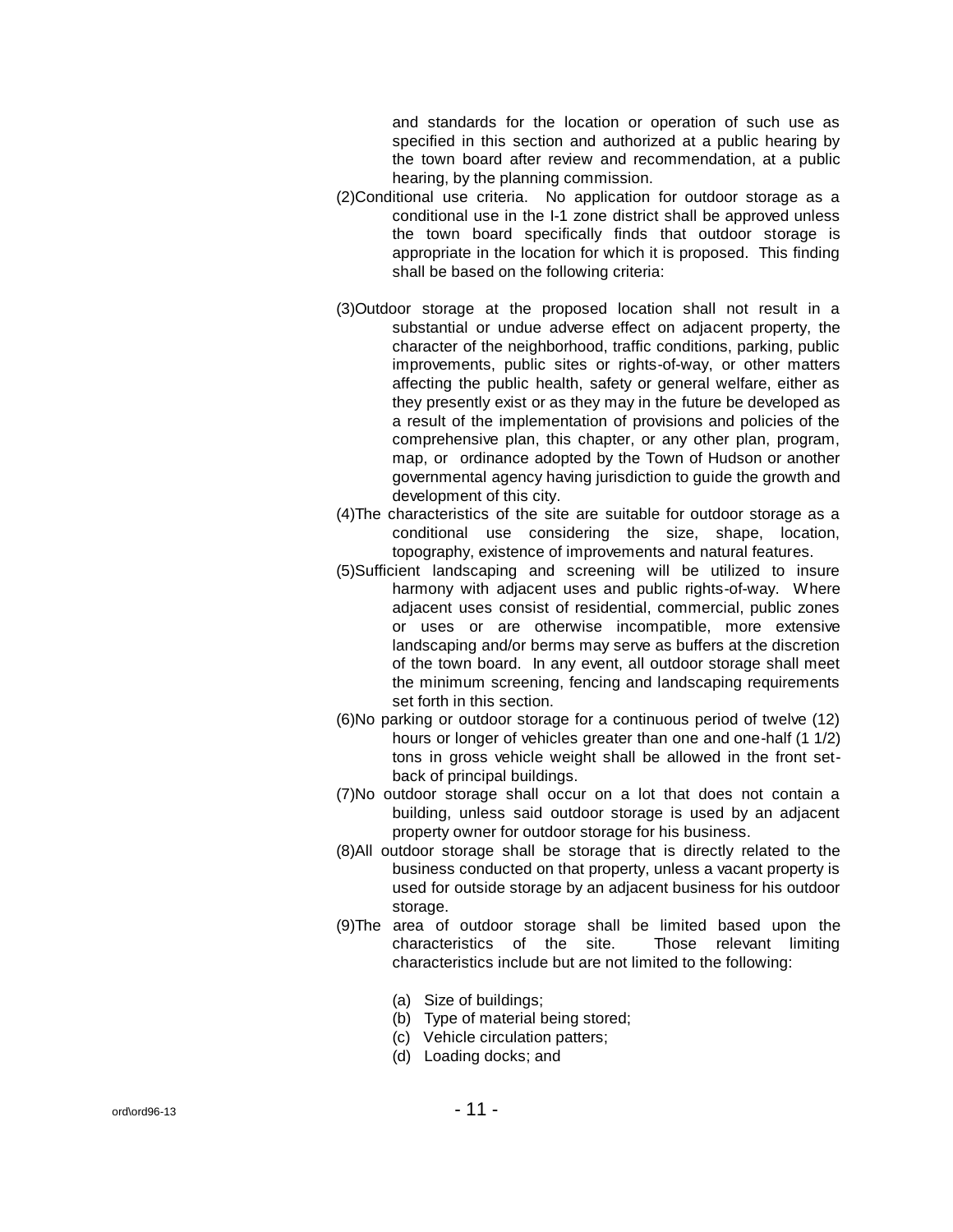- (e) Emergency vehicle access.
- (10)Outdoor storage shall not be visible to a pedestrian at ground level looking at the storage area from a public right-of-way.
- (11)Minimum screening standards. All permits for outdoor storage as a conditional use in the I-1 zone district shall require screening which shall meet the following minimum standards:
	- (a)The entire area used for outdoor storage shall be completely screened by a fence or by evergreen trees pursuant to a landscaping or fencing plan approved by the town board or as delegated to the planning commission.
	- (b)Screen fencing shall be consistent throughout the property in terms of design and materials. Screen fencing shall be compatible with fencing on adjoining property, where appropriate. Materials used in the construction of screen fencing shall include masonry, brick, decorative rock, stone, textured concrete or stucco, and wood. Fencing material may consist entirely of masonry or stucco, stone or textured concrete, or a combination of these materials. Wood fencing shall in no event make up more than eighty (80) percent of the screen fence. That is, when wood fencing is used as the primary material, at least twenty (20) percent of the fence shall consist of another appropriate and approved material. Screen fencing shall be not less than six (6) feet nor more than eight (8) feet in height.
	- (c)Gates may be constructed of wood or chain link material. In either case, wooden material shall be attached to the gate in order to provide a visual obstruction of the outdoor storage, however, slats inserted into chain link fencing material are expressly prohibited. Gates shall be no higher than eight (8) feet in height, and be of no greater length than forty (40) feet.
- (12)Additional standards. In addition to the screening standards, all permits for outdoor storage in the I-1 zone district shall include the following requirements:
	- (a)Outdoor storage may be stacked no higher than the height of the screen fence. Aisles shall be provided and maintained where necessary to allow for the unobstructed passage of fire fighting vehicles, as approved by the fire marshal.
	- (b)No materials shall be deposited upon a lot in such form or manner that they may be transferred off the lob by natural causes or forces.
	- (c)All materials or waste which might cause fumes or dust or which constitute a fire hazard or which may be edible by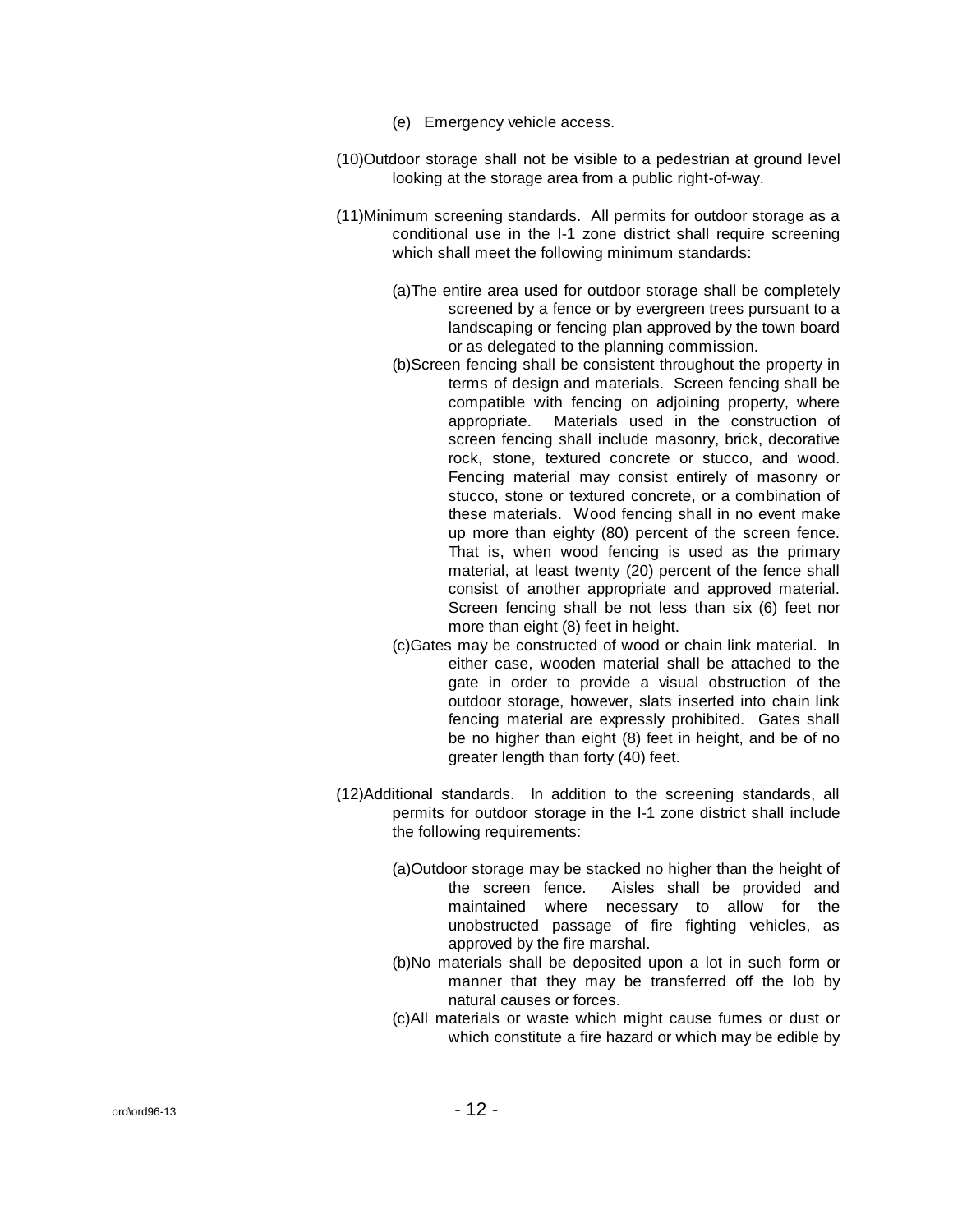or otherwise be attractive to rodents or insects shall be stored outdoors only in closed containers.

- (d)The maximum time to come into compliance with all conditions and standards set forth in this section shall be one hundred and eighty (180) days from the date of the issuance of the permit by the Board of Trustees. The Board of Trustees may set a shorter time period upon a finding that compliance within such shorter time period is reasonable under the circumstances.
- (e)All fences required to be erected in order to meet the standards contained in this section shall require a building permit from the Town of Hudson.
- (f)Required landscaping shall be located outside the fencing for the screened/enclosed area of outdoor storage. Ten (10) percent of the total lot area shall be landscaped; however, the town board may require that the area landscaped be greater or less than ten (10) percent of the total lot size based upon specific site needs. All landscaping plans shall be approved by the town or his designee unless the same is specifically approved by the town board.
- (13)No grandfathering. Nothing contained in this chapter shall be construed to expand any right or privilege of outdoor storage in the I-1 zone district unless and until the owner and user of the property involved shall have obtained conditional use approval as provided herein. Any and all outdoor storage existing in the I-1 zone district which is not expressly permitted as a conditional use, whether or not said outdoor storage in said I-1 zone district existed prior to the passage of this chapter, is hereby declared to be illegal and in violation of the zoning ordinances of the Town of Hudson. No outdoor storage in the I-1 zone district shall be "grandfathered", that is, unless expressly permitted as a conditional use, all outdoor storage, regardless of the date when said outdoor storage commenced, is prohibited.
- f. **Accessory uses.** The following buildings, structures and uses may be allowed in the I-1 District so long as they are incidental and accessory to the uses allowed by right.
- (1) Offices for use by operators of the uses allowed by right.
- (2) Loading areas or structures only when screened from the adjacent public rights-of-way or adjacent properties.
- (3) Parking areas or structures for passenger vehicles with a gross weight less than 6,000 pounds only when the vehicles are screened from the adjacent public rights-of-way or adjacent properties.
	- (4)One (1) single family dwelling unit or one (1) mobile home when used as living quarters for caretakers or security personnel responsible for maintaining or guarding the property, if: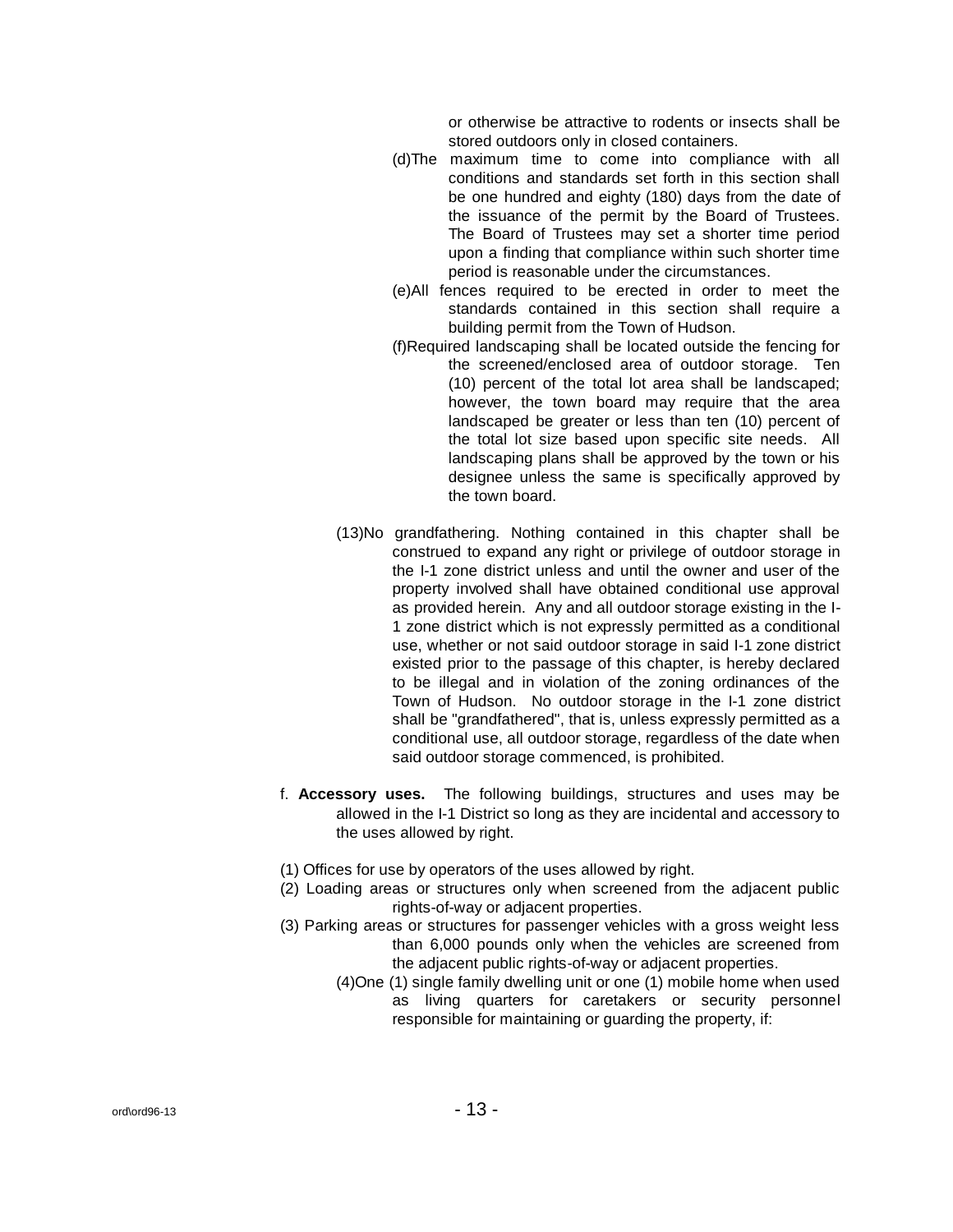- (a)The mobile home or accessory dwelling unit is necessary for the effective and economic operation of the business, commercial or industrial activity.
- (b)The mobile home or accessory dwelling unit will not be used for residential purposes other than for the purpose of the protection on control of the principal use.
- (c)Adequate water and sewage disposal facilities area available to the mobil home or accessory dwelling unit.
- (d)The mobile home as an accessory use is temporary and will be removed from the property upon the cessation of the use of a mobile home as an accessory use to the business, commercial or industrial activity.
- (5)Recreational facilities for the use of persons employed in the conduct or maintenance of the uses allowed on the property.
- (6)Retail sales, when accessory to uses of manufacturing, fabricating or assembling.
- g. **Uses by Special Review.** The following buildings, structures and uses may be constructed, occupied or maintained in the I-1 District upon approval of a permit in accordance with the requirements and procedures set forth in Section 16-35, Uses permitted by Special Review.
	- (1) Oil and gas production facilities.
	- (2) Airstrips when they are accessory to the use allowed by right.
		- (3) Microwave, radio, television or other communication towers over forty-five (45) feet in height (measured from ground level).
	- h.**Site Plan Review Required.** No land building or structure shall be used, changed in use or type of occupancy, developed erected, constructed, reconstructed, moved or structurally altered or operated in the I-1 District until a Site Plan Review has been approved by the Town.
	- i.**Setback.** No use or accessory use may be located closer than twenty-five (25) feet to the existing or proposed (whichever represents the greater rightof-way width) highway or street right-of-way. Off street parking areas may be permitted in the required setback area when the area is screened from direct view of persons on the public rights-of-way.
	- j.**Lot requirements.** Minimum frontage, Fifty (50) feet.
	- k.**Floor Area.** No minimum.
	- l.**Building height, maximum.** Fifty (50) feet.
	- m.**Building location.**

(1)Front setback minimum. - Thirty (30) feet. (2)Side setback, minimum. (a)Twenty-five (25) feet one side.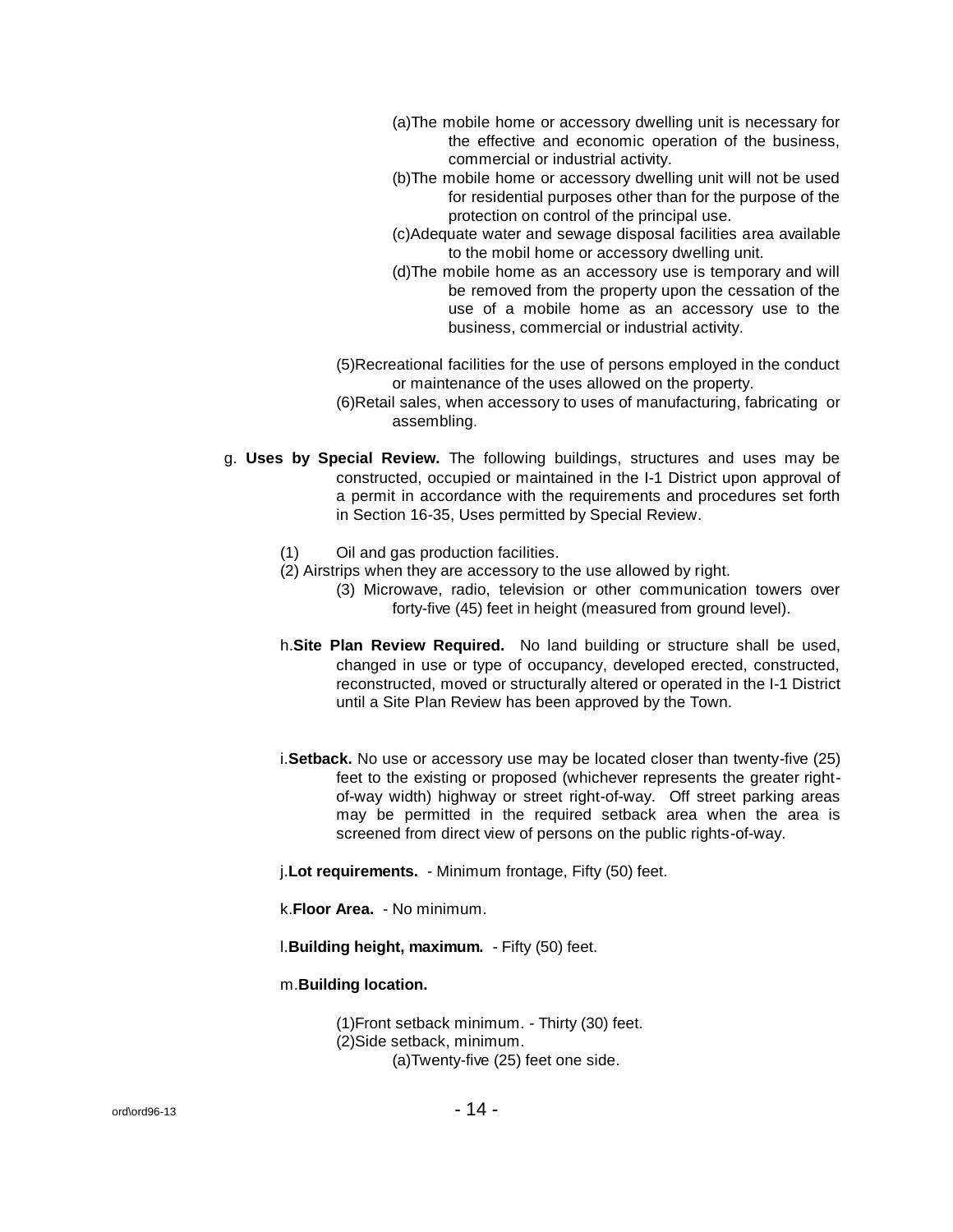- (b)None on other side, subject to approval by the fire marshall and chief building official.
- (c)Side setbacks shall be so applied and interpreted to maintain minimum structure separations across side property lines of twenty-five (25) feet.
- (d)A twenty-five (25) foot side setback from streets or other public rights-of-way.

(3)Rear setback. - No minimum

n.**Open Space.** - Shall be ten (10) percent of gross lot area.

# o.**Parking.**

- (1)Manufacturing and industrial uses One (1) space for each 2 employees based on the number of combined employees of the two (2) largest successive shifts. In addition to employee parking, one (1) space for each company vehicle based at the plant. Plant or employee expansion shall provide for employee and company vehicle parking accordingly or; one (1) space for every two hundred fifty (250) square feet of gross floor area of light manufacturing and assembly, and one (1) space per every eight hundred (800) square feet of gross floor area of warehousing or wholesaling. Whichever standard or combination of parking standards when applied to specific uses yields, the highest number of parking spaces shall be applied in determining the number of parking spaces required for any used.
- (2)Medical and dental offices and general offices One (1) space per three hundred (300) square feet.
- 22.**Industrial Storage District (I-1S) Intent.** The I-1S industrial park storage district is comprised of areas which are primarily developed for non-offensive types of industrial activity, and allows for screened outdoor storage. This zone district is not compatible with adjoining residential or commercial areas.
- a.**Uses by Right.** The following uses are allowed by right:
	- (1)Same as I-1 with the addition of:
	- (2)The assembly of components and parts for computers.
	- (3)Testing laboratories, except as limited by section 22-b.
	- b.**Exclusions.** The basic production, basic manufacturing or basic processing, shipping, handling or storing any of the following products or materials and the following specifically identified uses are excluded in I-1S districts:
		- (1)Same as I-1 other than outdoor storage which is not excluded in I-1S.
	- c.**Temporary uses.** Temporary uses shall be as follows: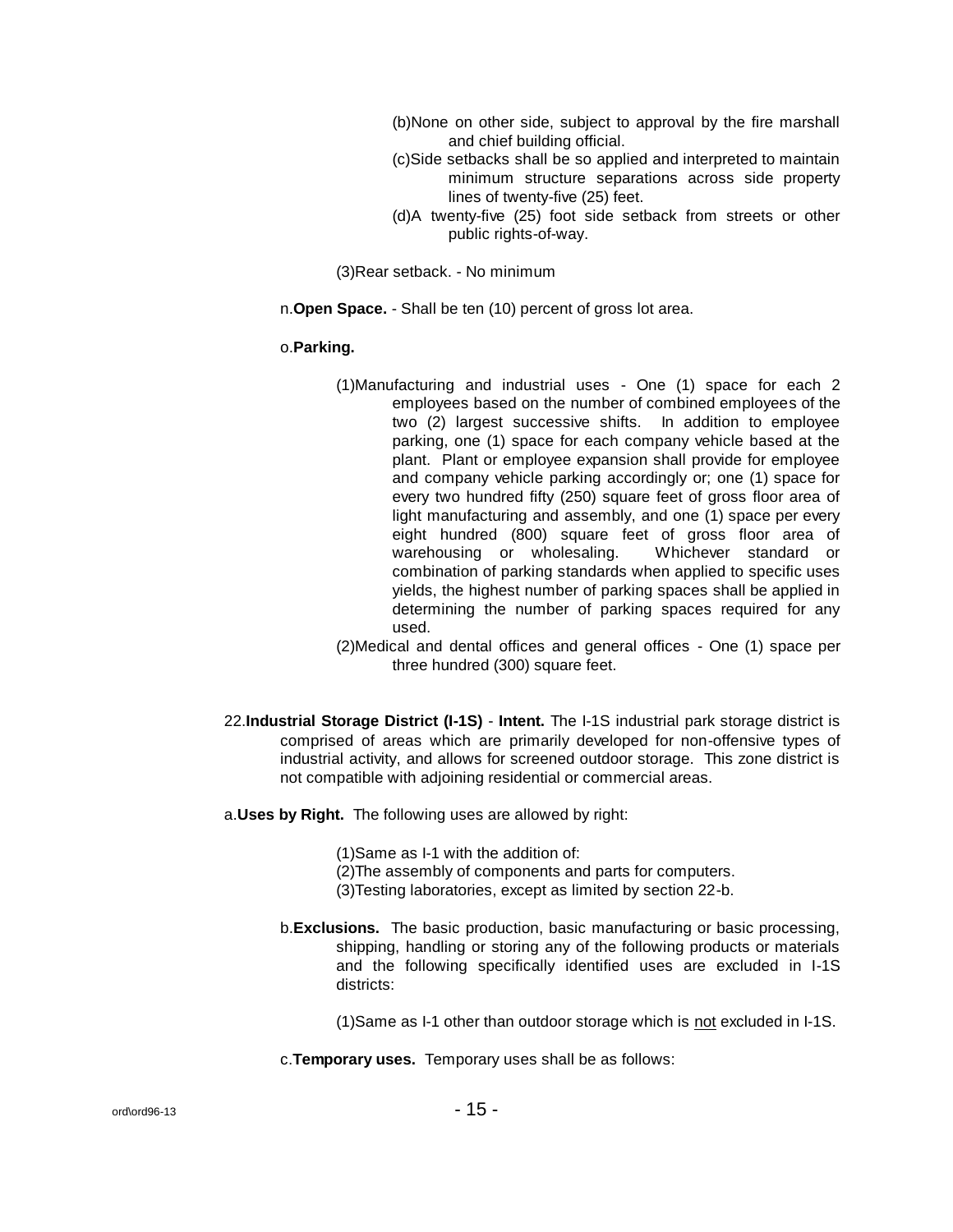- (1)Any temporary use allowed in commercial districts subject to the same requirements.
- (2)Any temporary use allowed in the agricultural districts subject to the same requirements.
- d.**Uses by permit.** Uses by permit shall be as follows:
	- (1)Same as I-1 with the addition of:
	- (2)Outdoor storage, provided such outdoor storage meets the following standards:
		- (a)**Screening.** Outdoor storage shall be screened by an opaque fence or wall adequate to conceal outdoor storage from view from any street or alley. Such screening shall be of materials commonly used in a commercial fencing. Fences employing metal or plastic inserts for screening purposes are prohibited. Masonry walls or wooden screening fences shall be constructed of standard commercial quality materials. Such screening shall be a minimum of six (6) feet in height and shall not exceed eight (8) feet in height.
		- (b)**Setbacks.** Any new development of property after the effective date of this ordinance which includes outdoor storage shall have said outdoor storage setback thirty (30) feet from all abutting streets.
		- (c)**Stacking.** Stacking of outdoor storage materials, equipment or commodities shall not exceed the screening height. Materials, equipment, or commodities designed to be towed or lifted as a single component larger than screening height shall be setback from all screening a minimum of fifteen (15) feet.
		- (d)**Aisles.** Aisles shall be provided and maintained where necessary to allow for the unobstructed passage of fire fighting vehicles, as approved by the fire marshal.
		- (e)**Security materials.** No materials or wastes shall be deposited upon a lot in such form or manner that they amy be transferred off the zone by natural causes or forces.
		- (f)**Containers.** All materials or wastes which might cause fumes or dust or which constitute a fire hazard or which may be edible by or otherwise be attractive to rodents or insects shall be stored outdoors only in closed containers.
	- (3)The above listed uses are by way of example and not by way of limitation.

e.**Location of zone district.** Location of district shall be as follows: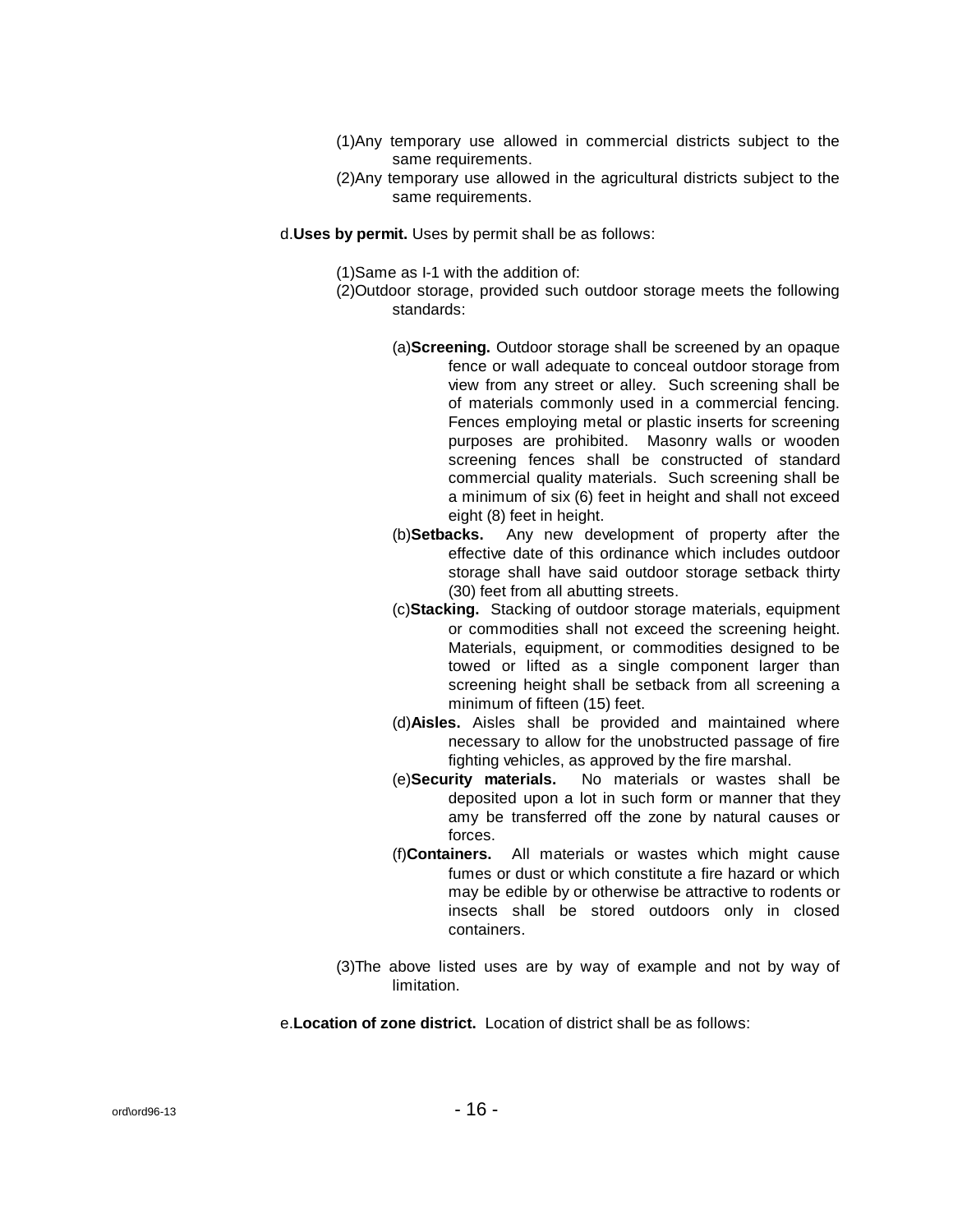(1)The I-1S shall be located adjacent to industrial zone districts. This zone district shall not be adjacent to residential or commercial zone districts and in no case shall the I-1S zone district be closer than one hundred fifty (150) feet from a residential or commercial zone district or areas designated residential or commercial on the master land use plan.

f.**Accessory uses.** - None

g.**Lot requirements.** - Minimum frontage - Fifty (50) feet.

h.**Floor area.** - No minimum

i.**Building height, maximum.** - Fifty (50) feet.

j.**Building location.** Building location shall be regulated as follows:

(1)**Front setback, minimum.** - Thirty (30) feet.

(2)**Side setback, minimum.**

(a)Twenty-five (25) feet one side.

- (b)None on other side, subject to approval by the fire marshal and chief building official.
- (c)Side setbacks shall be so applied and interpreted to maintain minimum structure separations across side property lines of twenty-five (25) feet.
- (d)A twenty-five (25) foot setback from street or other public rights-of-way shall also be maintained from side property lines.

(3)**Rear setback.** - None

k.**Open space.** - Open space shall be ten (10) percent of gross lot area.

# l.**Parking.**

- (1)Manufacturing and industrial uses One (1) space for each 2 employees based on the number of combined employees of the two (2) largest successive shifts. In addition to employee parking, one (1) space for each company vehicle based at the plant. Plant or employee expansion shall provide for employee and company vehicle parking accordingly or; one (1) space for every two hundred fifty (250) square feet of gross floor area of light manufacturing and assembly, and one (1) space per every eight hundred (800) square feet of gross floor area of warehousing or wholesaling. Whichever standard or combination of parking standards when applied to specific uses yields, the highest number of parking spaces shall be applied in determining the number of parking spaces required for any used.
- (2)Medical and dental offices and general offices One (1) space per three hundred (300) square feet.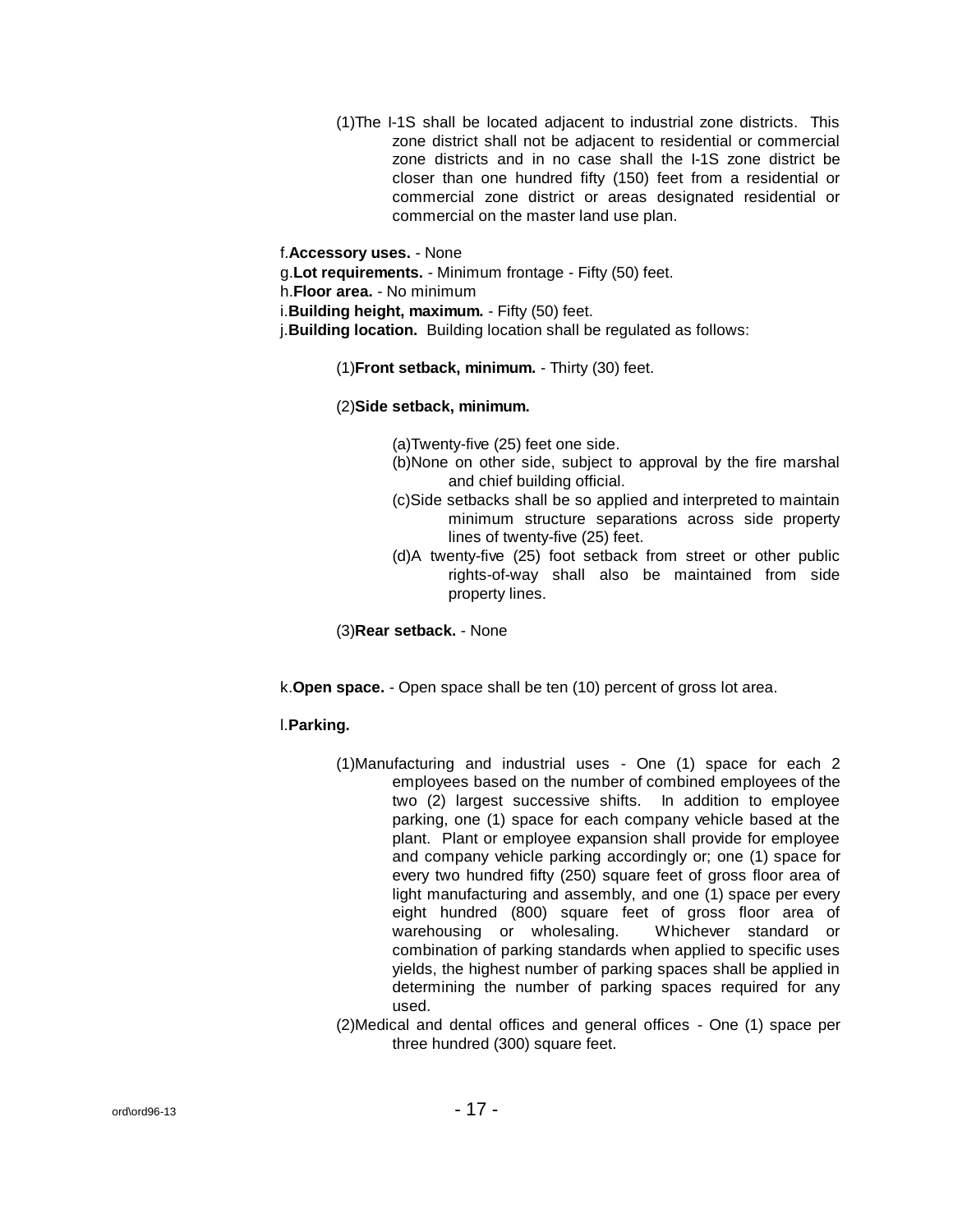- 23.**Industrial Two District (I-2)**. **Intent.** I-2 light industrial district shall be a s follows:
	- a.The I-2 light industrial district is comprised of areas primarily developed for light manufacturing and production.
	- b.All outdoor storage areas shall be enclosed by a fence or wall adequate to conceal such facilities from adjacent property where adjacent property is commercial, residential or Industrial-1 districts. Where the outdoor storage is adjacent to public right-of-way, it shall be concealed from the public right-of-way with a concealing type fence or wall. Upon written agreement with the Town, the concealing fence regulations may be modified to solve security problems.
	- c.**Uses by right.** Uses by right shall be as follows:

(1)All uses by right in I-1S.

(2)Lumber and building supply yards.

(3)Contractor shops and storage (except junk).

(4)Firewood; commercial storage and sales.

(5)Outside storage for heavy equipment sales and repair (except junk).

(6)Truck trailer sales, repair and maintenance.

(7)Shipping, storage or handling of fiberglass or plastics.

- (8)Light repairs using fiberglass or plastics, so long as no more than twenty (20) gallons of liquid polymers or two hundred (200) pounds of solid thermoplastic material are used on the property each day of operation.
- (9)The above mentioned uses are by way of example and not by way of limitation.
- d.**Exclusions.** The basic production, basic manufacturing or basic processing, shipping, handling or storing any of the following product or materials and the following specifically identified uses are excluded from I-2 districts:

(1)Same as I-1 with the following addition: (2)Fiberglass.

> (a)Fiberglass spray-up operations. (b)Contact molding of fiberglass to the extent more than twenty (20) gallons of liquid polymer are used on the property each day.

(3)Insulation materials.

e.**Temporary uses.** Temporary uses shall be as follows:

(1)Same as I-1.

f.**Uses by permit.** Uses by permit shall be as follows:

(1)The basic production, manufacturing or processing of the following: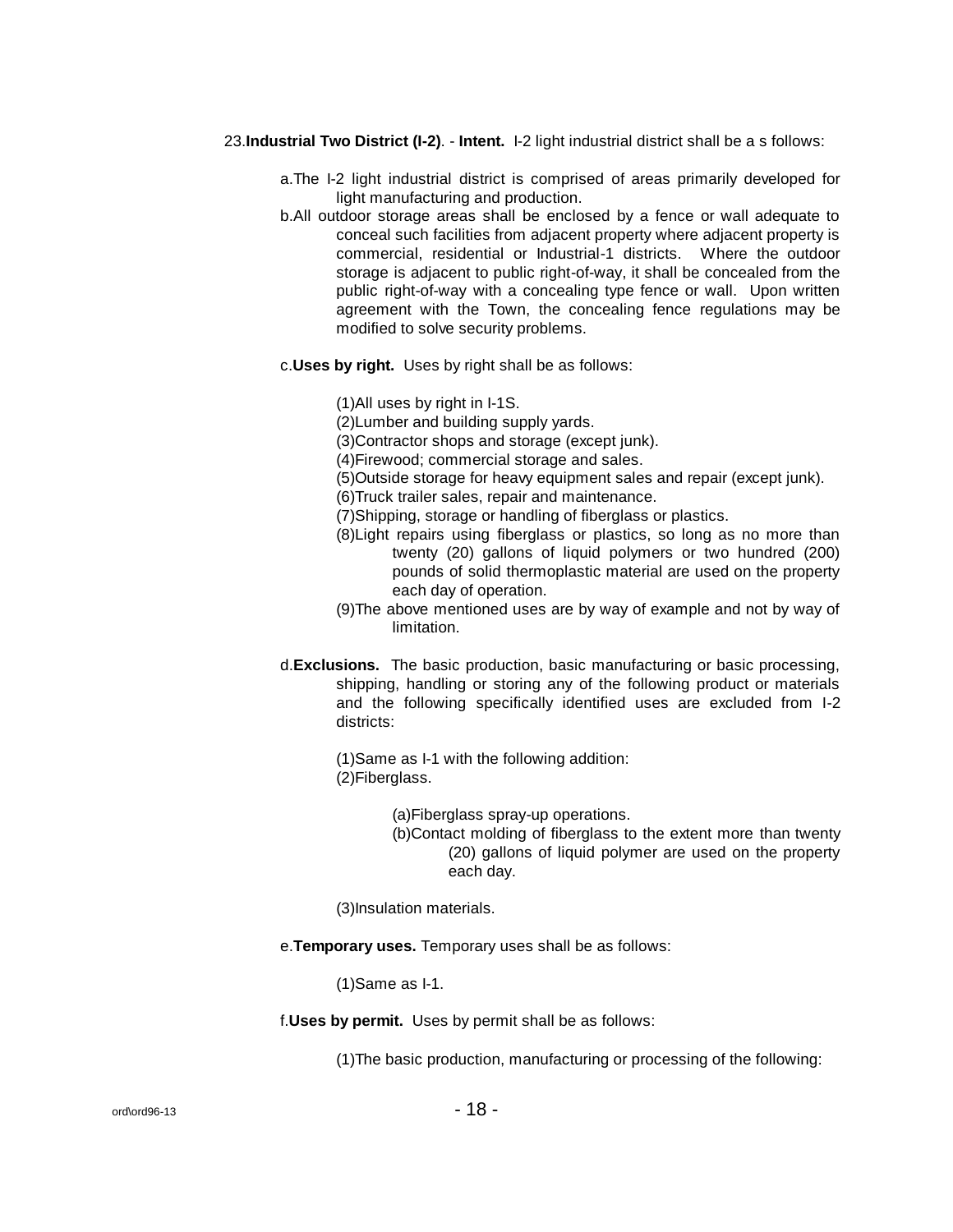(a)Abrasives.

(b)Light weight aggregate blocks.

(c)Concrete products (excluding central mixing plant).

(d)Glass.

(e)Serum and like products.

(f)Plastics and fiberglass, to the extent not excluded by section 23-d.

(g)Buildings over fifty (50) feet height.

(h)Dwellings, provided such dwellings are in conjunction with and supplementary to the principal use, such as caretaker's home, night watchman's home or key maintenance employees.

(i)Extrusion of plastics.

(2)The above listed uses are by way of example and not by way of limitation.

g.**Accessory uses.** - None.

h.**Lot requirements.** - Minimum frontage - Fifty (50) feet.

i.**Floor area.** - None.

j.**Building height, maximum.** - Fifty (50) feet.

k.**Building location.** Building location shall be regulated as follows:

(1)**Front setback, minimum.** - Fifty (50) feet. (2)**Side setback, minimum.** - Twenty-five (25) feet. (3)**Rear setback.** - Twenty-five (25) feet.

l.**Open space.** - Open space shall be ten (7) percent of gross lot area.

# m.**Parking.**

(1)Manufacturing and industrial uses - One (1) space for each 2 employees based on the number of combined employees of the two (2) largest successive shifts. In addition to employee parking, one (1) space for each company vehicle based at the plant. Plant or employee expansion shall provide for employee and company vehicle parking accordingly or; one (1) space for every two hundred fifty (250) square feet of gross floor area of light manufacturing and assembly, and one (1) space per every eight hundred (800) square feet of gross floor area of warehousing or wholesaling. Whichever standard or combination of parking standards when applied to specific uses yields, the highest number of parking spaces shall be applied in determining the number of parking spaces required for any used.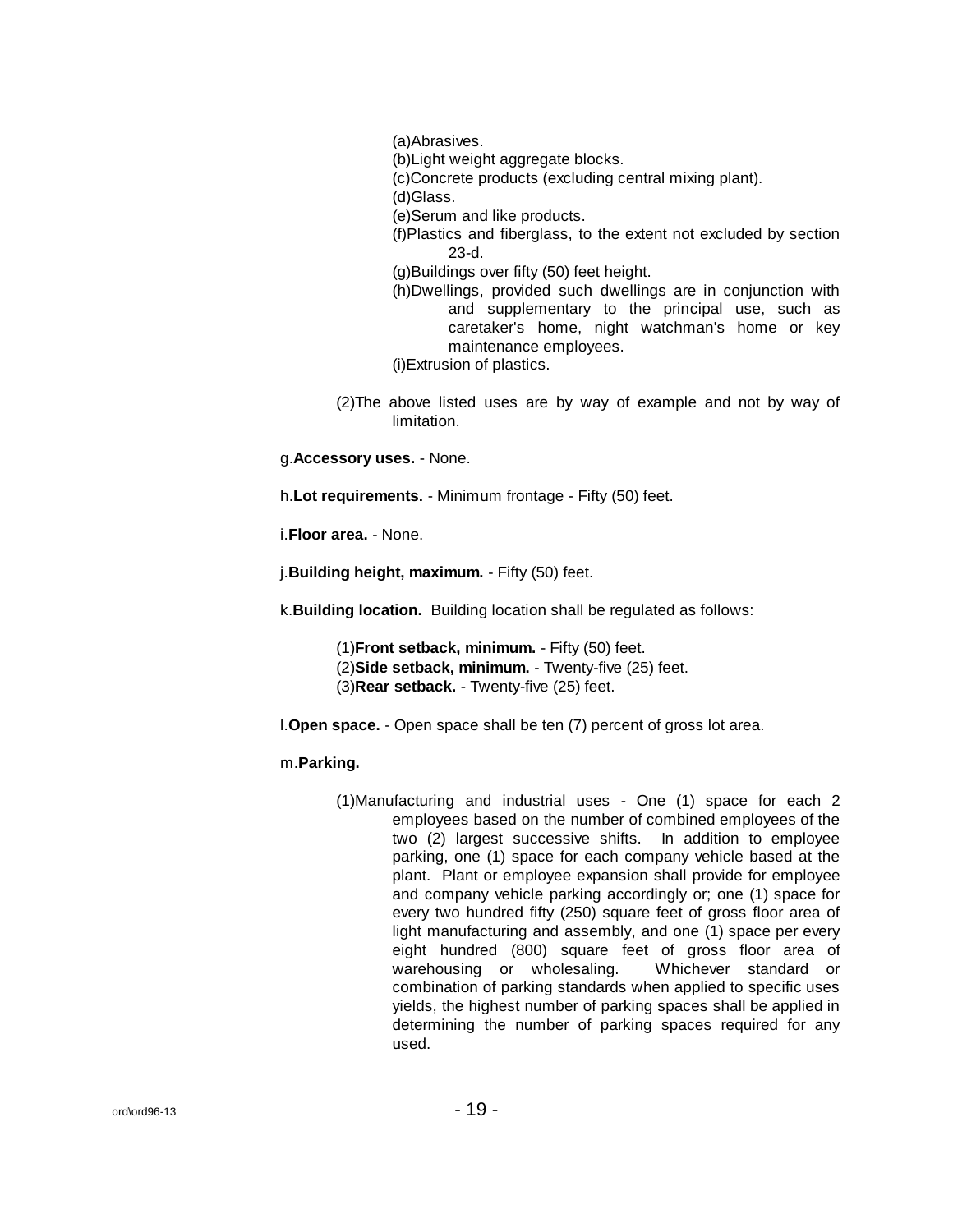(2)Medical and dental offices and general offices - One (1) space per three hundred (300) square feet.

- 24.**Industrial Three District (I-3) Intent.** The I-3 heavy industrial district is for Industrial uses which are authorized either as uses by right, temporary uses or are specifically found by the Board of Trustees to meet conditional use approval criteria.
	- a.**Uses by right.** All uses by right in commercial, I-O, I-1, I-1S and I-2 zone districts subject to all rules and regulations established with the standards of said zone districts except that I-3 setbacks and height limitations shall apply.

(1)Same as I-1 with the following additions:

(2)Machinery sales, truck, truck trailer, heavy equipment sales, repair and maintenance.

(3)Automobiles sales and service.

(4)Dry cleaning plants.

(5)Flour mills.

(6)Glass or glass products manufacture.

(7)Grain elevators.

(8)Insulation material storage and sales.

(9)Metal sheets or bearings processing.

(10)Forging or rolling mills.

(11)Noncommercial radio and TV towers up to ninety (90) feet in height.

(12)Public utility storage yards and service installments.

(13)Adult entertainment uses, subject to the provisions of this chapter.

(14)The basic production, manufacturing, processing, storage, shipping, or handling of any of the following:

> (a)Pipe; (b)Paint; (c)Insulation; (d)Fiberglass;

(e)Plastics;

(f)Serums and like products;

(g)Cement or cinder block. The above listed uses are by way of example and not by way of limitation.

b.**Conditional uses.** Conditional uses shall be as follows:

(1)Foundries.

(2)Power plants.

(3)Railroad yards together with buildings, structures and facilities related thereto;

(4)Refineries and above ground petroleum storage;

(5)Animal packing or slaughter;

(6)Boiler or tank works;

(7)Cement, cinder block, concrete, lime or plaster manufacture;

(8)Concrete mixing plants;

(9)Creosote manufacture or plants;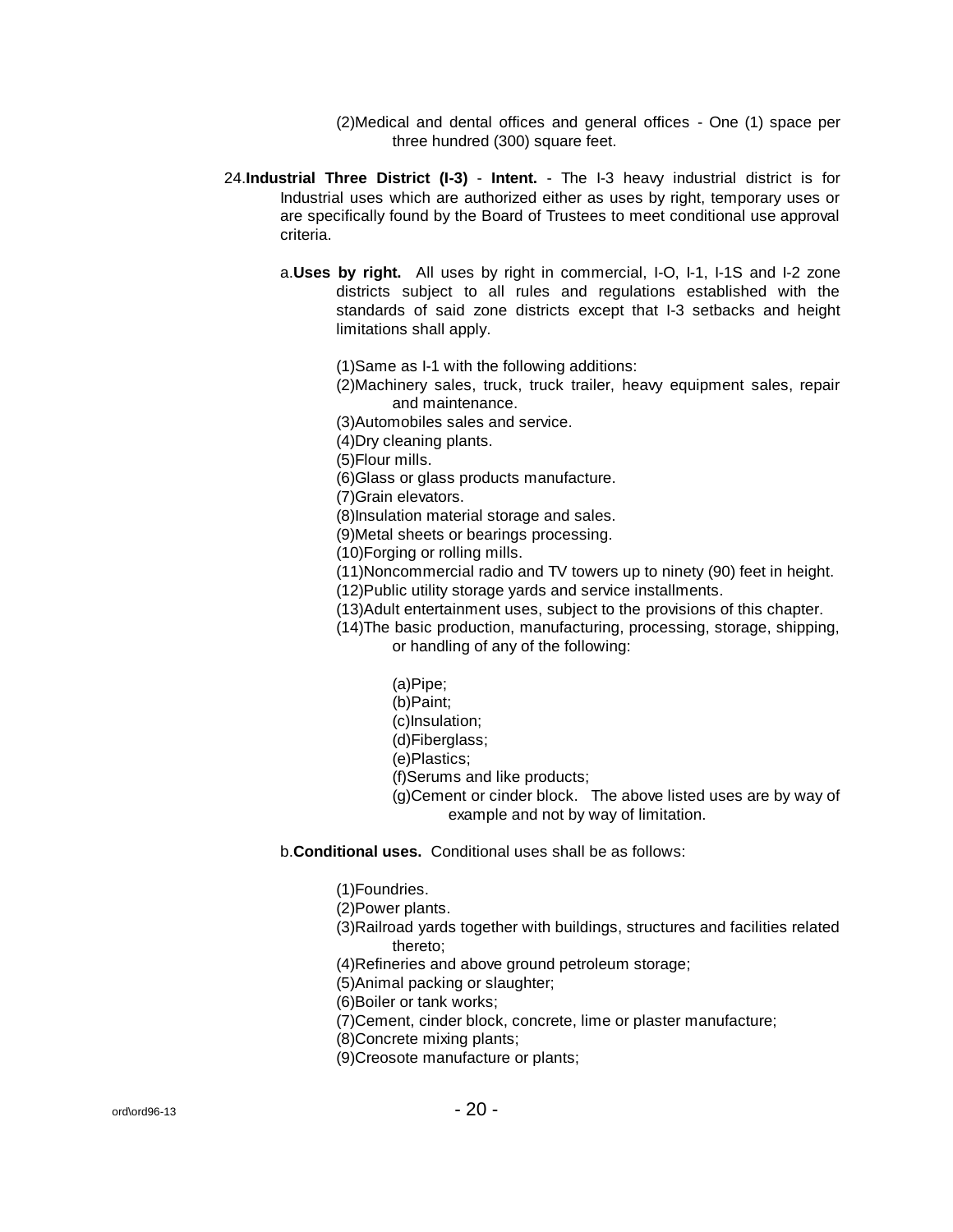- (10)Fat rendering production of edible fats and oils from animal or vegetable products;
- (11)Noncommercial radio and TV towers over ninety (90) feet in height.
- (12)Feedlots, fur farming, or other commercial production of animals or poultry;
- (13)Fertilizer manufacture or processing or sale thereof;
- (14)Forging plants and foundries;
- (15)Gas or liquified petroleum gases in approved container for storage above ground.
- (16)Livestock and sale rings or rodeos.
- (17)Meat processing, packing and slaughter.
- (18)Metal ingots or casting.

(19)Stockyards.

- (20)Explosive manufacture or storage.
- (21)Junkyards, scrapyards, salvage yards.
- (22)Sand and gravel operations.
- (23)Landfill operations.
- (24)The manufacture, processing, use, sale or long-term storage of any highly flammable, corrosive, or explosive liquids, solids or gases or highly toxic substances consistent with the requirements of the Uniform Building Code (UBC) and Uniform Fire Code (UFC) as adopted and in effect in the Town of Hudson.
- (25)Containers for the aboveground storage of flammable or combustible liquids and flammable gases in excess of forty thousand (40,000) gallons capacity per single property in containers specified by the Uniform Fire Code as adopted by the city.
- (26)Transportation terminals where the vehicles are used to carry flammable, explosive, hazardous, or highly toxic materials.
- (27)The parking and storage of toxic or hazardous materials as defined by the Uniform Fire Code (UFC) as adopted and in effect in the Town of Hudson.
- (28)The basic production, manufacture, shipping, handling or storage of any of the following:

(a)Animal by-products. (b)Charcoal. (c)Fungicides. (d)Glue and sizing. (e)Gypsum. (f)Herbicides. (g)Insecticides. (h)Metal extraction or smelting. (i)Milling or smelting of ores. (j)Paper pulp and cellulose. (k)Petroleum and petroleum products. (l)Rubber, including reclaiming and recapping. (m)Sugars and starches. (n)Tannery. (o)Turpentine.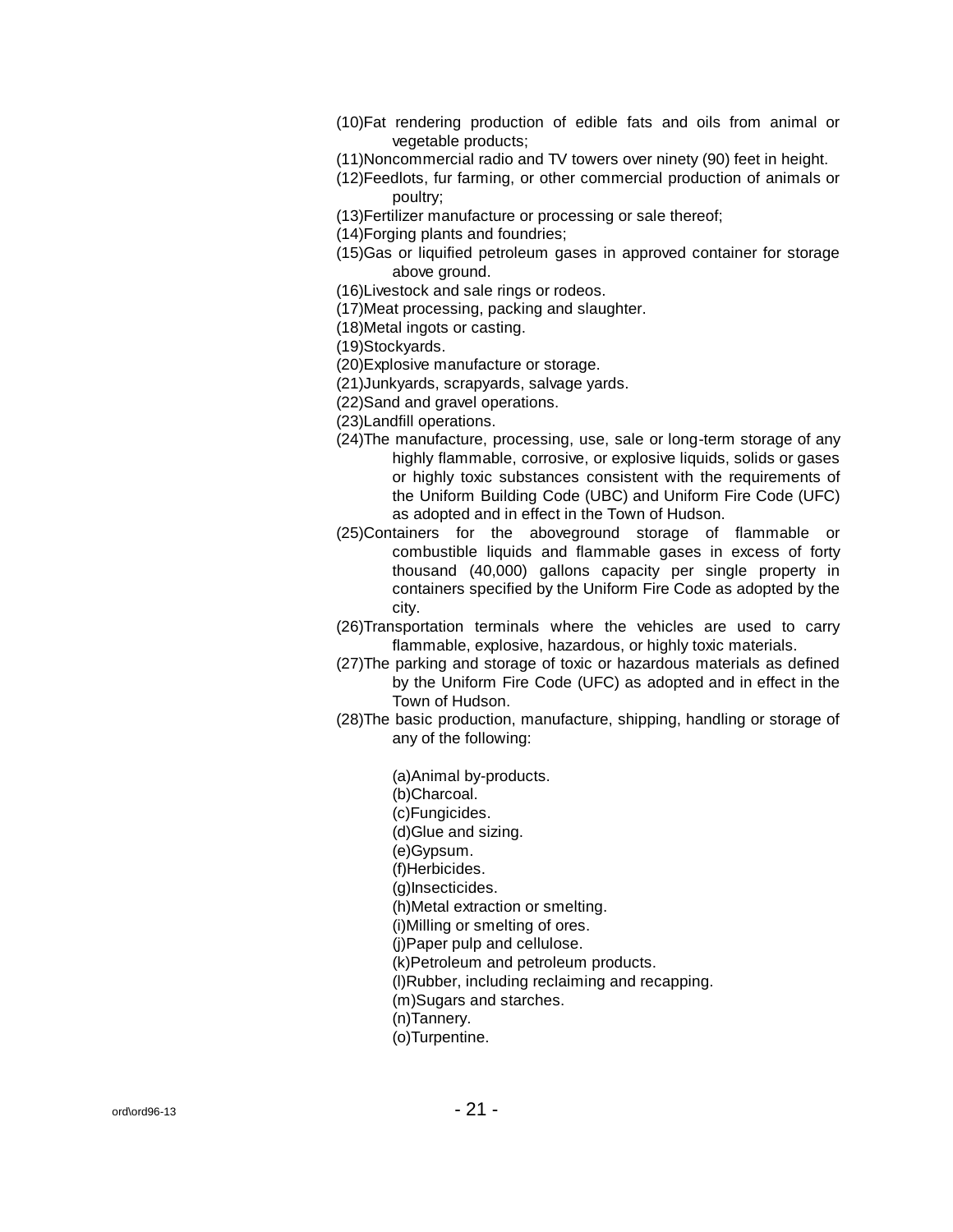- (29)All other uses not otherwise authorized by the 1987 Zoning Ordinance of the Town of Hudson in any zone district in the Town of Hudson.
- c.**Exclusions.** Exclusions shall be as may be determined by the town board based upon examination of conditional use criteria.
- d.**Temporary uses.** Temporary uses shall be as follows:

(a)Any temporary use allowed in commercial districts. (b)Any temporary use allowed in the agricultural district subject to the same requirements. (c)Mobile office structures. (d)Auctions. (e)Bazaars.

- e.**Conditional use criteria.** No application for a conditional use shall be approved unless the Board of Trustees specifically finds that the proposed use is appropriate in the location for which it is proposed. This finding shall be based on the following criteria:
	- (1)The proposed use shall be in harmony with the general purpose, goals, objectives, and standards of the Town of Hudson Comprehensive Plan, this ordinance, or any other plan, program, map, or ordinance adopted, or under consideration pursuant to official notice by the Town of Hudson.
	- (2)There shall be proven a community need for the proposed use at the proposed location given existing and proposed uses of a similar nature in the area and of the need to provide or maintain a proper mix of uses both within Hudson and also within the immediate area of the proposed use.
		- (a)The proposed use in the proposed location shall not result in either a detrimental over-concentration of a particular use within Hudson or within the immediate area of the proposed use; and
		- (b)The area for which the use is proposed is not better suited for or likely to be needed for uses which are permitted as a matter of right within that district, given policies or provisions of the comprehensive plan, this chapter, or other plans or programs of Hudson.
	- (3)The proposed use at the proposed location shall not result in a substantial or undue adverse effect on adjacent property, the character of the neighborhood, traffic conditions, parking, public improvements, public sites or right-of-way, or other matters affecting the public health, safety, and general welfare, either as they presently exist or as they may in the future be developed as a result of the implementation of provisions and policies of the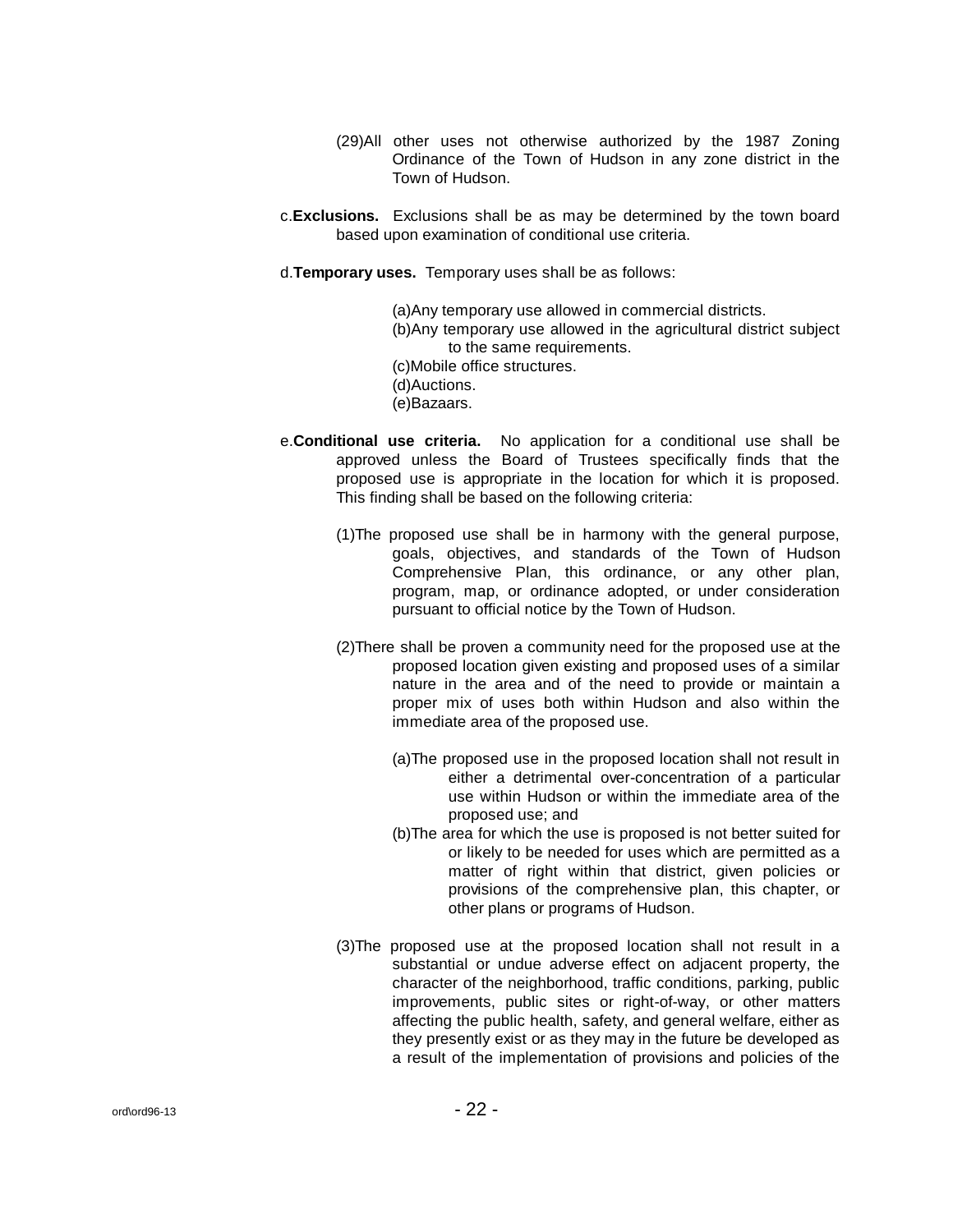comprehensive plan, this chapter, or any other plan, program, map, or ordinance adopted, or under consideration pursuant to official notice, by Hudson or other governmental agency having jurisdiction to quide growth and development of the community.

- (4)The proposed use in the proposed area will be adequately served by and will not impose an undue burden or any of the improvements, facilities, utilities, and services of the town or its residents. Where any such improvements, facilities, utilities, or services are not available or adequate to service the proposed use in the proposed locations the applicant shall, as part of the application and as a condition to approval of the conditional use permit, be responsible for establishing ability, willingness, and binding commitment to provide such improvements, facilities, utilities, and services in sufficient time and in a manner consistent with the comprehensive plan, this chapter, and other plans, programs, maps, and ordinances adopted by Hudson to guide its growth and development. The approval of the conditional use permit shall be predicated upon such improvements, facilities, utilities, and services being provided and guaranteed by the applicant.
- (5)The characteristics of the site are suitable for the proposed use considering size, shape, location, topography, existence of improvements and natural features.
- (6)Sufficient landscaping and screening will be utilized to insure harmony for adjoining uses. Where abutting uses are incompatible, either physical barriers such as express-ways or floodplains, or a combination of such barriers may serve as buffers. Additional buffers, as deemed appropriate by the town board, may be required.
- (7)The performance criteria upon which the use shall be conditioned shall prohibit noise, dust, vibration, odor, or other nuisance problems beyond the interior buffer yard line of the use. Data demonstrating this shall constitute a part of the application for the use permit.
- (8)Any conditional use shall meet the dimensional standards of this zoned district unless otherwise approved by the town board.
- (9)Additional conditions. In authorizing a conditional permit, the town board may impose additional reasonable conditions necessary to protect the public interest and welfare of the community.
- f.**Conditional use restrictions or conditions.** Conditional uses shall stipulate restrictions or conditions which may include, but are not limited to, a definite time limit to meet such conditions, provisions for a front, side or rear yard setbacks greater than the minimum dimensional standards as provided in this chapter, suitable landscaping, off-street parking, and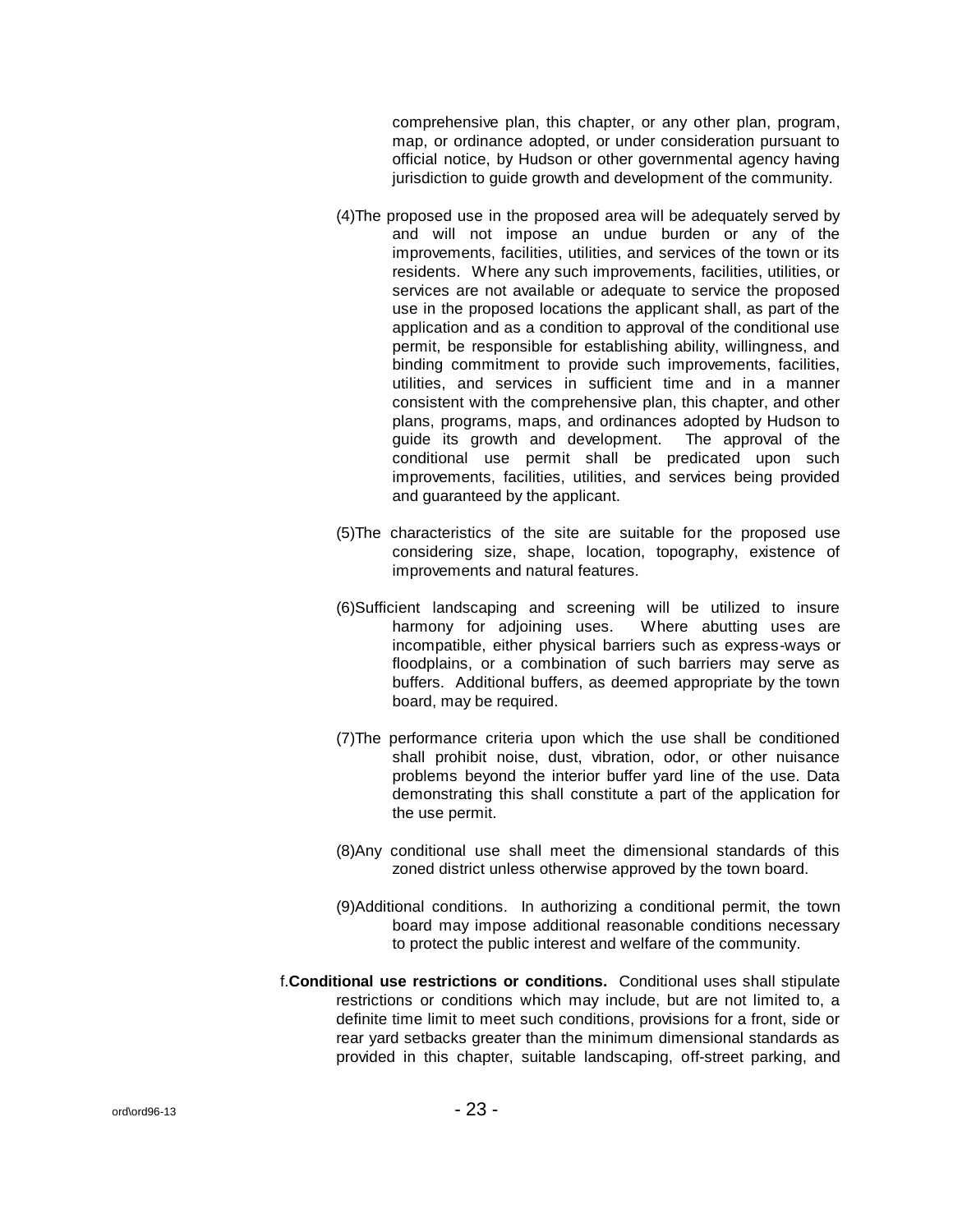any other reasonable restriction, condition or safeguard that would uphold the spirit and intent of the zoning ordinance (this chapter), and mitigate adverse effects upon the neighborhood properties by reason of the use, extension, construction or alteration allowed as set forth in the findings of the town board.

g.**Accessory uses.** - None

h.**Lot requirements.** - None

i.**Floor area.** - None

j.**Building height, maximum.** - Fifty (50) feet.

k.**Building location.** Building location shall be regulated as follows:

(1)Front setback, minimum. - Fifty (50) feet. (2)Side setback, minimum. - Twenty-five (25) feet. (3)Rear setback, minimum. - Twenty-five (25) feet.

l.**Open space.**

- (1)Open space shall be a minimum of five (5) percent of the gross lot area.
- m.**Revocation.** A conditional use may be revoked or modified, after notice and hearing, for either of the following reasons:
	- (1)The conditional use was obtained or extended by fraud or deception; or
	- (2)That one (1) or more of the conditions imposed by the conditional use has not been met or has been violated.

Section 25. Safety Clause. The Town Board of Trustees hereby finds, determines, and declares that this ordinance is promulgated under the general police power of the Town of Hudson, that it is promulgated for the health, safety, and welfare of the public, and that this ordinance is necessary for the preservation of health and safety and for the protection of public convenience and welfare. The Board of Trustees further determines that the ordinance bears a rational relation to the proper legislative object sought to be attained.

Section 26.. Severability. If any clause, sentence, paragraph, or part of this ordinance or the application thereof to any person or circumstances shall for any reason be adjudged by a court of competent jurisdiction invalid, such judgment shall not affect application to other persons or circumstances.

Section 27.. Effective Date. This Ordinance shall become effective thirty (30) days after final publication.

INTRODUCED, ADOPTED AND ORDERED PUBLISHED ONCE IN FULL this 11th day of September, 1996.